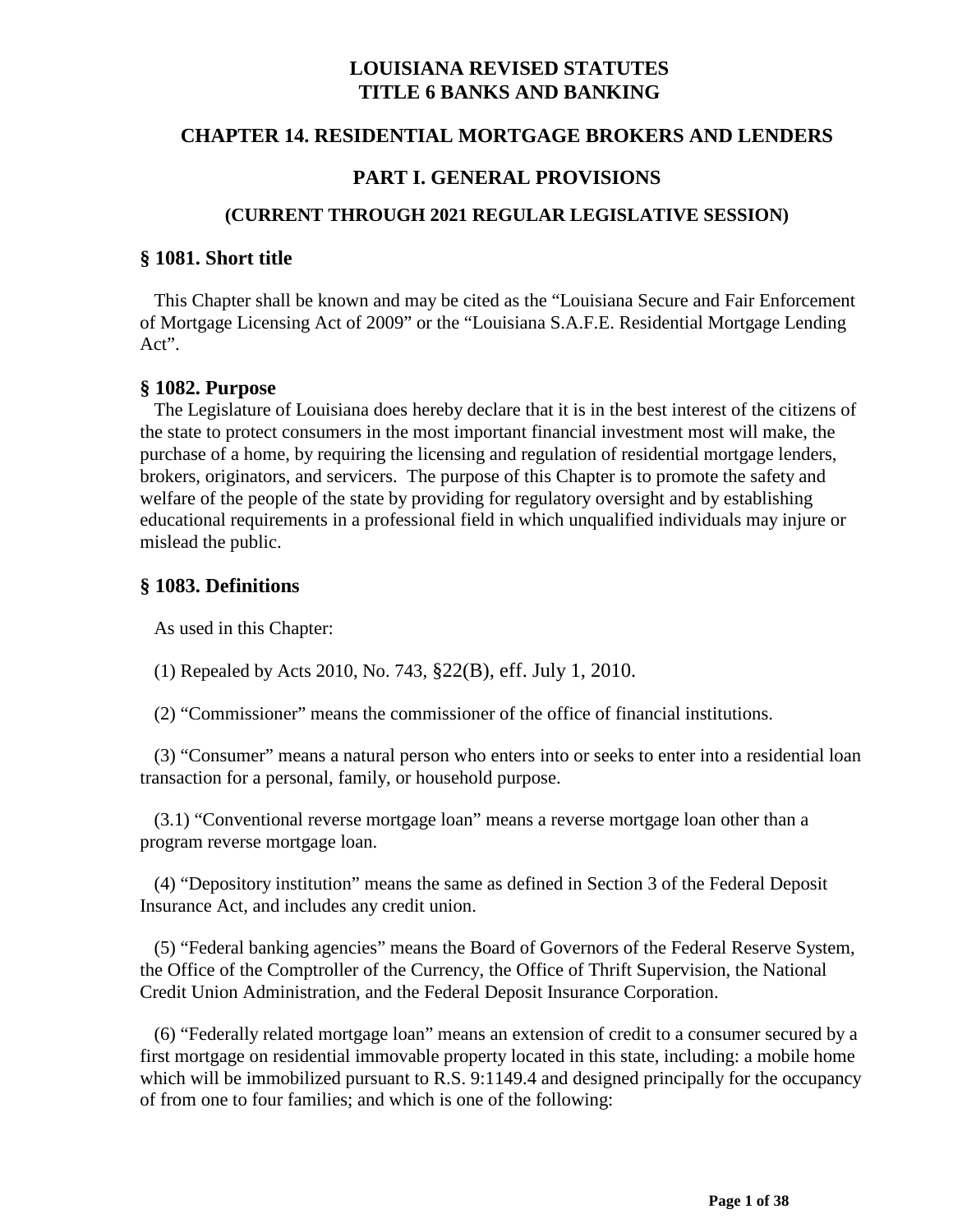(a) An extension of credit made in whole or in part by any lender the deposits or accounts of which are insured by any agency of the federal government, or is made in whole or in part by any lender which is regulated by any agency of the federal government.

 (b) An extension of credit made in whole or in part, or insured, guaranteed, supplemented, or assisted in any way, by the federal Department of Housing and Urban Development, or any other agency of the federal government or under or in connection with a housing or urban development program administered by the Department of Housing and Urban Development or a housing or related program administered by any other such agency.

 (c) An extension of credit intended to be sold by the originating lender to the Federal National Mortgage Association, the Government National Mortgage Association, the Federal Home Loan Mortgage Corporation, or a financial institution from which it is to be purchased by the Federal Home Loan Mortgage Corporation.

 (d) An extension of credit made in whole or in part by any creditor, as defined in Section 103(f) of the federal Consumer Credit Protection Act (15 U.S.C. §1602(f)), who makes or invests in consumer real estate loans aggregating more than one million dollars per year.

 (7) "Immediate family member" means a spouse, child, sibling, parent, grandparent, grandchild, including stepparent, stepchild, stepsibling, and adoptive relationships.

(7.1) Repealed by Acts 2001, No. 617, §3, eff. June 22, 2001.

 (8) "Mortgage broker" or "residential mortgage broker" means any person who, directly or indirectly, for compensation or the expectation of compensation, negotiates, places, or finds, or offers to negotiate, place, or find a residential mortgage loan for another person. "Mortgage broker" also shall include:

(a) An approved Federal Housing Administration loan correspondent.

 (b) A residential mortgage lender who closes a residential mortgage loan in his own name but for whom the funding for the loan is provided by a third party lender in a process known as table funding.

 (9) "Mortgage lender" or "residential mortgage lender" means any person who, directly or indirectly, originates or makes, or offers to originate or make, a residential mortgage loan for another person.

 (10) "Mortgage loan originator" means an individual who for compensation or gain or with the expectation of compensation or gain takes a residential mortgage loan application or offers or negotiates terms of a residential mortgage loan.

 (11) "Mortgage servicer loss mitigation specialist" means a person who on behalf of the holder or mortgagee of a residential mortgage loan assists a borrower to modify or refinance either temporarily or permanently the borrower's obligations in order to avoid default or foreclosure of the residential mortgage loan.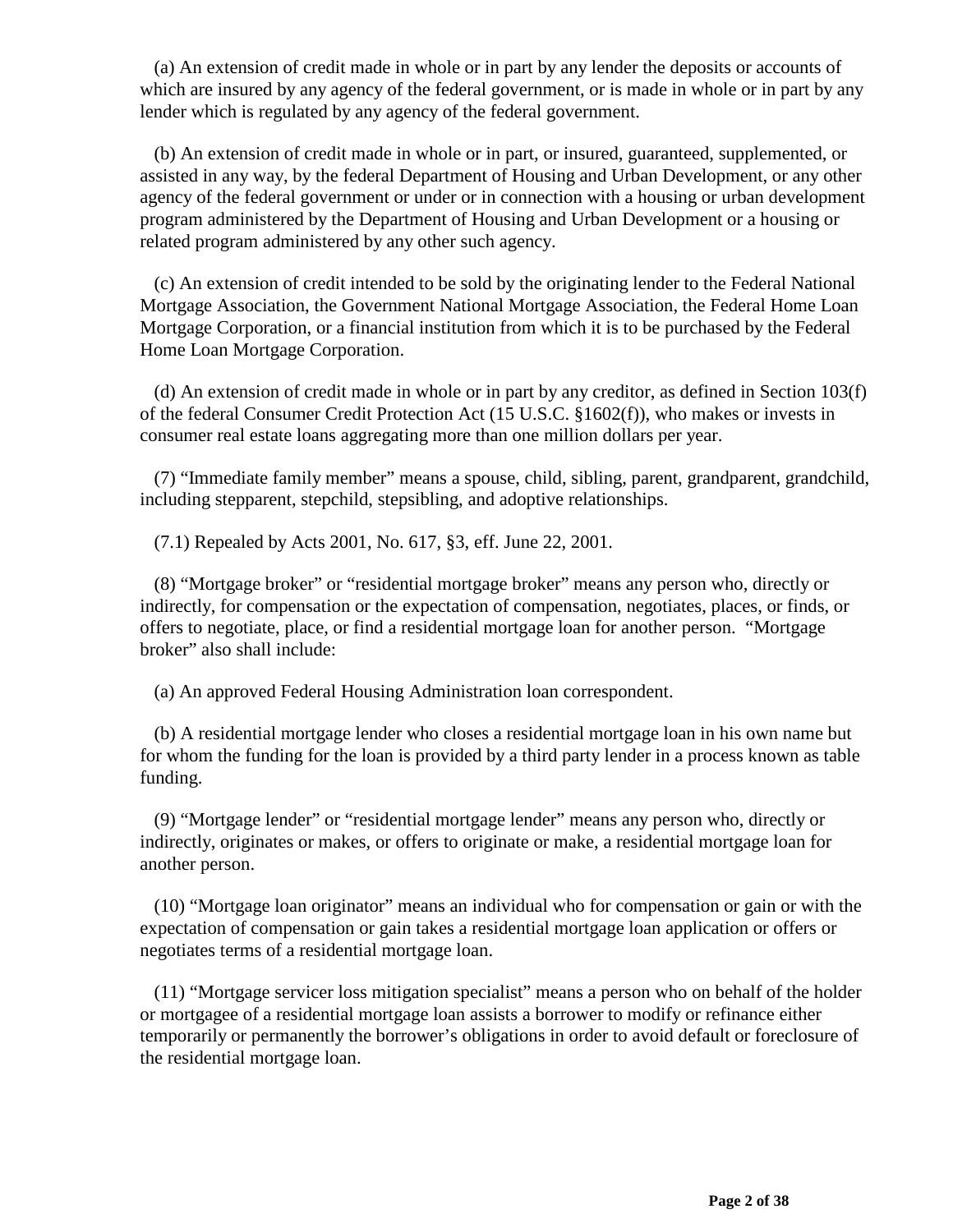(11.1) "Mortgage servicing" means collecting or remitting payment for another, or the right to collect or remit payments for another, of any of the following: principal, interest, tax, insurance, or other payment under a mortgage loan.

 (12) "Nationwide Mortgage Licensing System and Registry", "licensing system", or "NMLS&R" means a mortgage licensing system developed and maintained by the Conference of State Bank Supervisors and the American Association of Residential Mortgage Regulators or successors thereof, for the state licensing and registration of state-licensed mortgage loan originators and the registration of registered loan originators as provided in P.L. 110-289, Title V, as amended, which licensing system includes but not limited to an online database which receives, collects, and stores application, license, enforcement action, and related information on a multistate basis.

 (13) "Person" means any individual, firm, corporation, partnership, association, trust, or legal or commercial entity, or other group of individuals however organized.

 (14) "Principal stockholder" means any person owning ten percent or more of the outstanding stock of a corporate mortgage broker or mortgage lender.

 (14.1) "Program reverse mortgage loan" means a reverse mortgage loan offered under or intended to be insured by the Federal Housing Administration pursuant to Section 255 of the national Housing Act, 12 U.S.C. 1715z-20, as amended, and regulations and guidance issued thereunder by the secretary of the United States Department of Housing and Urban development or the commissioner of the Federal Housing Administration.

 (15) "Real estate brokerage activity" means any activity that involves offering or providing real estate brokerage services to the public, including any of the following:

 (a) Acting as a real estate agent or real estate broker for a buyer, seller, lessor, or lessee of immovable property.

 (b) Bringing together parties interested in the sale, purchase, lease, rental, or exchange of immovable property.

 (c) Negotiating, on behalf of any party, any portion of a contract relating to the sale, purchase, lease, rental, or exchange of immovable property, other than in connection with providing financing with respect to any such transaction.

 (d) Engaging in any activity for which a person engaged in the activity is required to be registered or licensed as a real estate agent or real estate broker under any applicable law.

 (16) "Registered mortgage loan originator" means any individual who meets the definition of mortgage loan originator and is an employee of a depository institution or a subsidiary that is either owned and controlled by a depository institution and regulated by a federal banking agency or an institution regulated by the Farm Credit Administration and is registered with, and maintains a unique identifier through, the Nationwide Mortgage Licensing System and Registry.

 (17) "Residential immovable property" means any immovable property located in this state upon which is constructed or intended to be constructed a dwelling.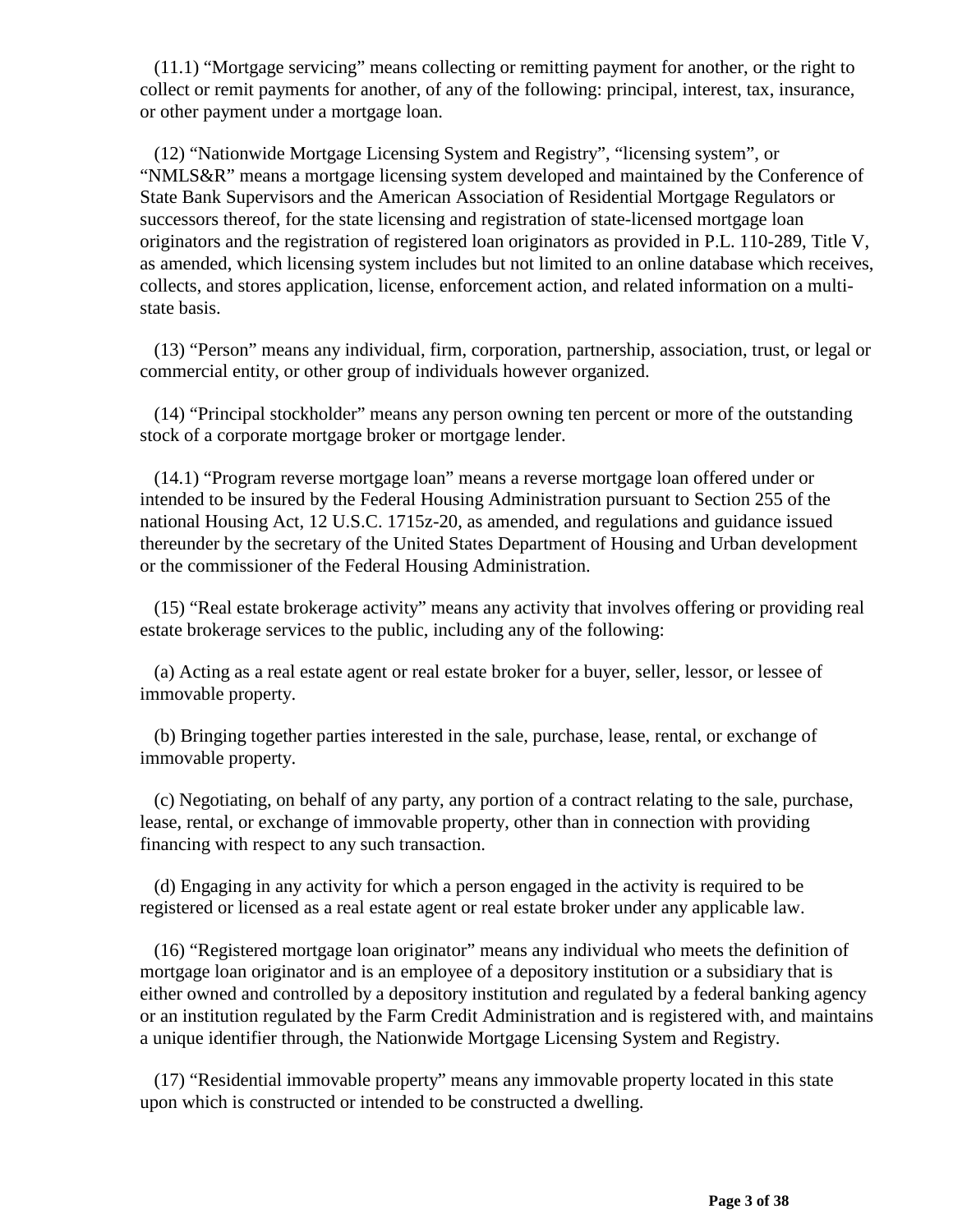(18) "Residential loan transaction" means any agreement by a consumer with a mortgage broker, mortgage loan originator, mortgage loan servicer, or mortgage lender in connection with a residential mortgage loan.

 (19) "Residential mortgage lender" means a person who engages in a residential mortgage lending activity as a mortgage broker or mortgage lender, or both.

 (20) "Residential mortgage lending activity" means an activity, including electronic activity, engaged in for compensation or with the expectation of compensation in connection with a residential loan transaction, including the origination or funding of a residential mortgage loan and the negotiation and placement, or offering to negotiate, place, or fund a residential mortgage loan for another person, or servicing a mortgage loan.

 (21) "Residential mortgage loan" means any loan primarily for personal, family, or household use that is secured by a mortgage, deed of trust, or other equivalent consensual security interest on a dwelling as defined in 15 U.S.C. 1602(v) or residential immovable property upon which is constructed or intended to be constructed a dwelling as defined in 15 U.S.C. 1602(v).

 (21.1) "Reverse mortgage loan" means a nonrecourse loan secured by immovable property that meets all of the following criteria:

 (a) The loan provides purchase money proceeds for the acquisition by a borrower of a domicile to be inhabited by the borrower as his principal domicile or cash advances to a borrower based on the equity or the value in a borrower's inhabited principal domicile.

 (b) The loan requires no payment of principal or interest until the entire loan becomes due and payable.

 (22) "State" means any state of the United States, the District of Columbia, or any territory of the United States including Puerto Rico, Guam, American Samoa, the Trust Territory of the Pacific Islands, the Virgin Islands, and the Northern Mariana Islands.

 (23) "Unique identifier" means a number or other identifier assigned by protocols established by the Nationwide Mortgage Licensing System and Registry.

(24) The term "regularly engaged" means either of the following:

 (a) Engaged in residential mortgage lending activity, during the previous or current calendar year, as a mortgage loan originator in connection with more than ten residential mortgage loans or in connection with any residential mortgage loan having a principal amount exceeding twenty-five thousand dollars, or employed by an employer who meets the thresholds set forth in Subparagraph (b) of this Paragraph.

 (b) Engaged in residential mortgage lending activity, during the previous or current calendar year, as a mortgage loan broker, lender, or both, separately or combined, in connection with residential mortgage loans for which the combined original principal balance exceeds two hundred fifty thousand dollars or in connection with any residential mortgage loan having a principal amount exceeding twenty-five thousand dollars.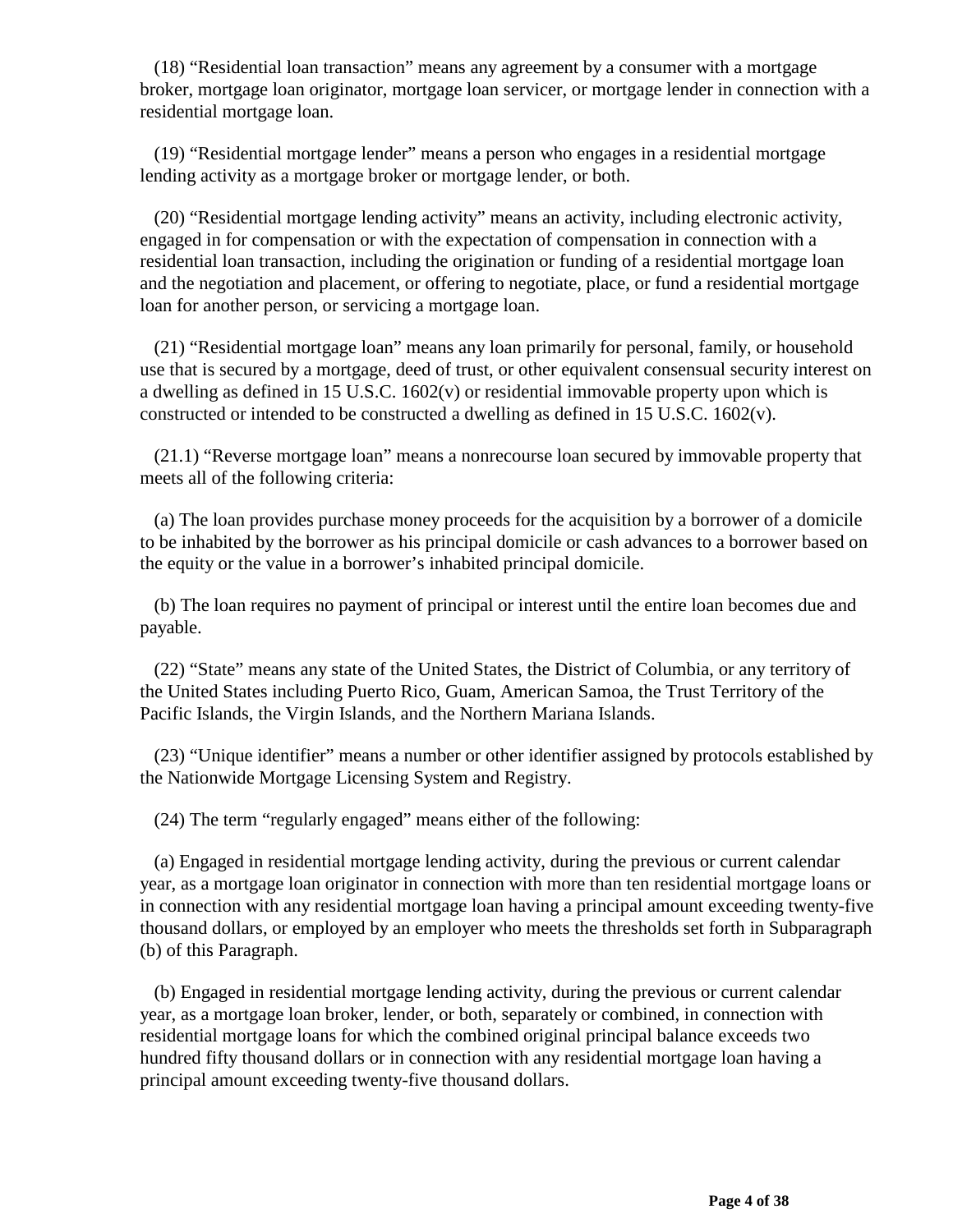# **§ 1084. Prohibition**

 No person, directly or indirectly, shall engage in a residential mortgage lending activity in this state without complying with the provisions of this Chapter or the rules or regulations promulgated pursuant to this Chapter.

# **§ 1085. Rules and regulations**

 The commissioner shall promulgate rules and regulations in accordance with the Administrative Procedure Act as may be necessary to effectuate the purposes, administration, and enforcement of the provisions of this Chapter.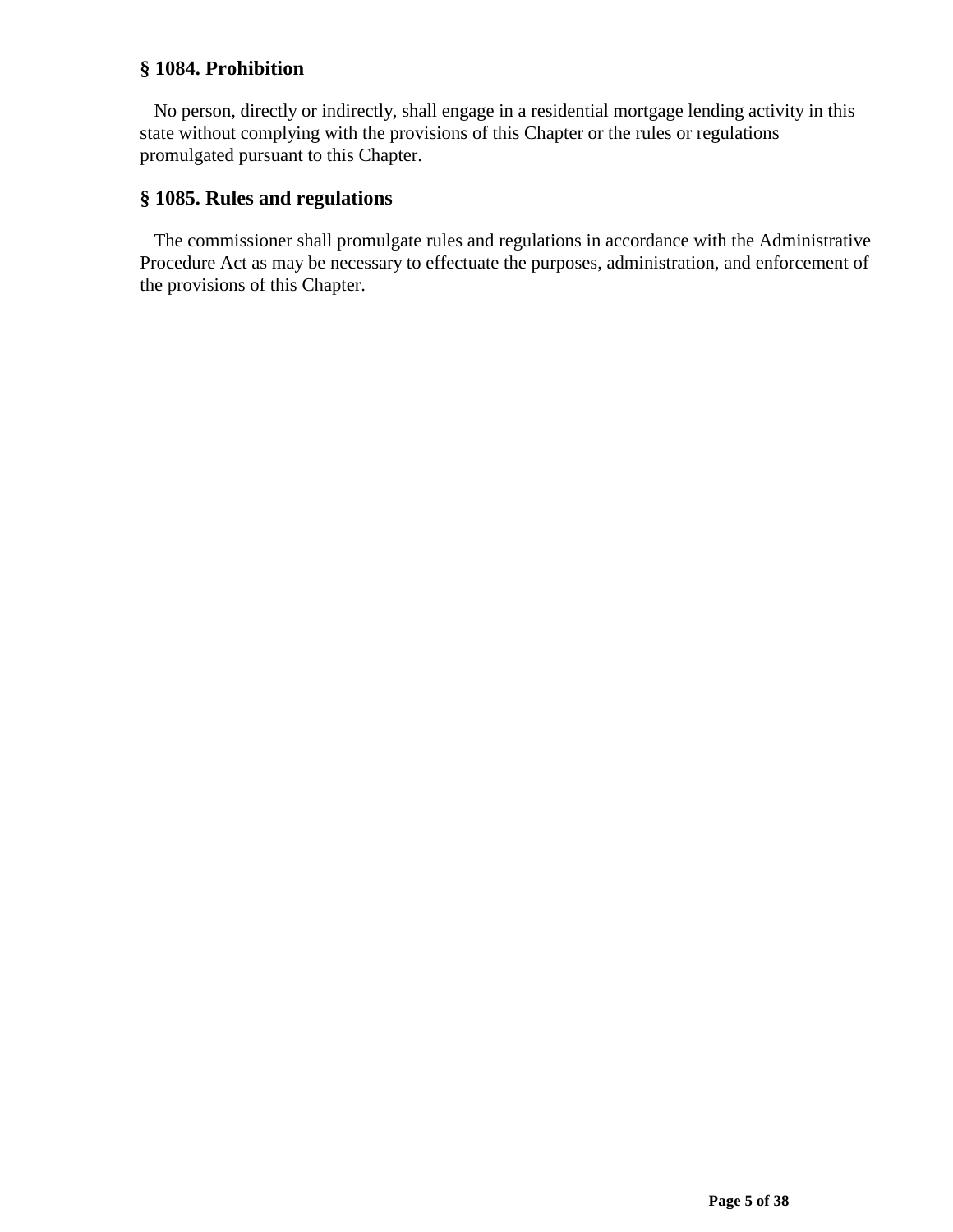# **PART II. LICENSURE, REGISTRATION, AND CERTIFICATION**

#### **§ 1086. Licensure requirement**

 A. Except as otherwise provided in Subsection B of this Section, beginning on July 31, 2009, and unless otherwise exempt pursuant to this Chapter, no person shall engage in any residential mortgage lending activity in this state without first obtaining and maintaining annually the following:

 (1) A license and registration as a mortgage loan originator, or a license as a mortgage lender, mortgage broker or mortgage servicer.

(2) A unique identifier.

 B. Until July 31, 2010, the provisions of Subsection A of this Section shall not apply to the following:

 (1) A person whose residential mortgage lending activities were not subject to the licensing requirements pursuant to this Chapter on July 30, 2009.

 (2) A person engaged in residential mortgage lending activities pursuant to an exemption provided by this Chapter on July 30, 2009.

 C. Beginning July 31, 2009, all persons to whom a license was issued and in effect pursuant to this Chapter on July 30, 2009, shall be required to meet all the requirements of this Chapter in order to obtain a renewal of a license issued pursuant to this Chapter.

 D. For purposes of Subsection A of this Section, a person shall not be considered to be engaged in residential mortgage lending activity in this state unless that person is regularly engaged in residential mortgage lending activity. This Subsection shall have no effect if the federal Consumer Financial Protection Bureau determines that the provisions of the Secure and Fair Enforcement for Mortgage Licensing Act of 2008(P.L.110-289) do not allow an exception from coverage for those not so regularly engaged.

### **§ 1087. Exemptions; annual registration statement; fees**

 A. Any person authorized to engage in business as a credit union under the laws of the United States, any state or territory of the United States, or the District of Columbia, and any subsidiary of such person, and the employees of such person, shall be exempt from the provisions of this Chapter.

 B. The following employers and their employees shall be exempt from the provisions of this Part:

 (1) Any person authorized to engage in business as a bank, savings bank, or savings and loan association under the laws of the United States, any state or territory of the United States, or the District of Columbia, and any direct or indirect subsidiaries of such entities, who are subject to general supervision and regulation, or audit or examination, by a regulatory body or agency of the United States, any state or territory of the United States, or the District of Columbia, and the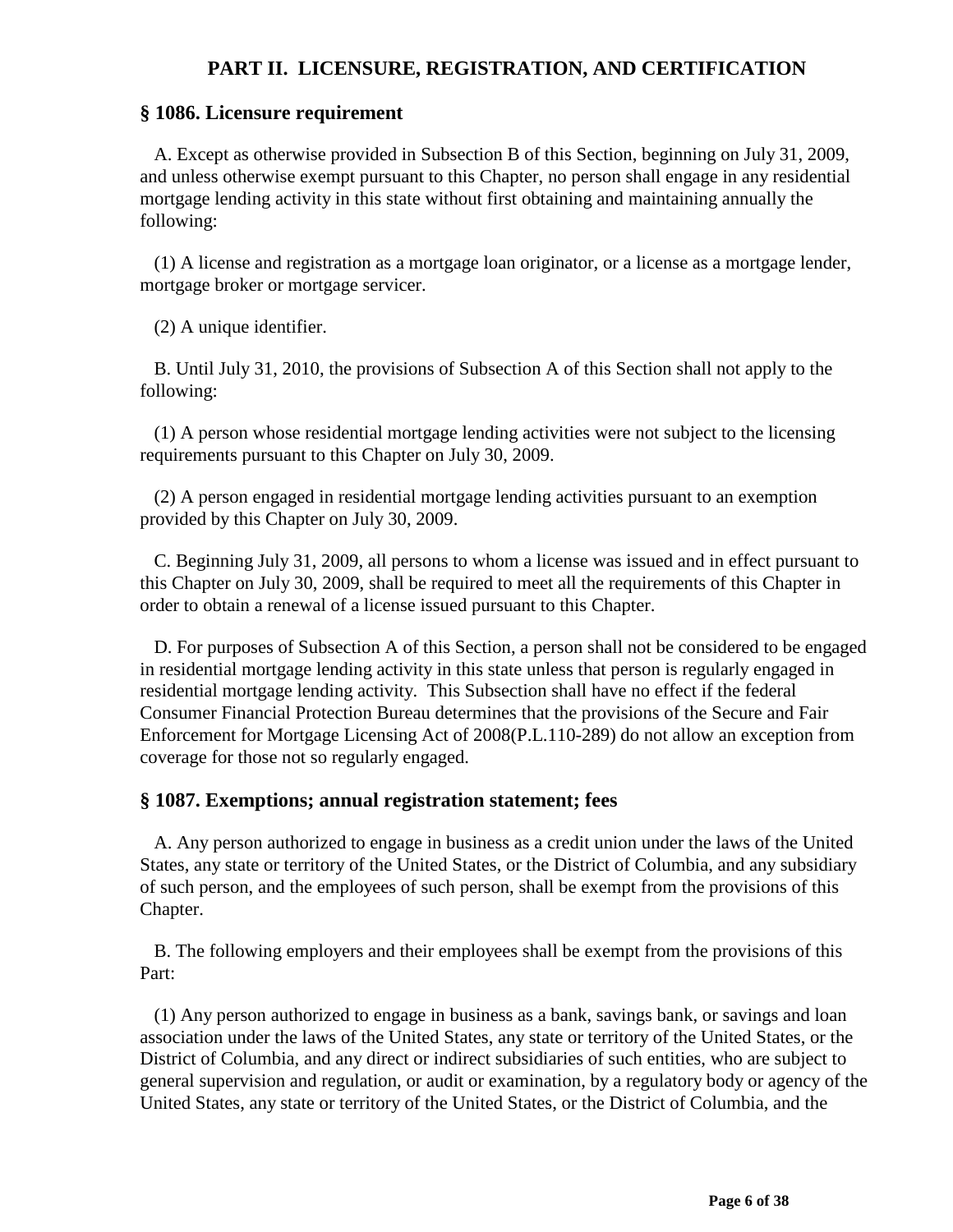employees of such persons, including those acting as originators and their exclusive agents under written agreement.

 (2) Any attorney licensed to practice law when such attorney is not actively engaged in the business of making or brokering residential mortgage loans and the residential mortgage lending activity is incidental to providing legal services.

 (3) Any nonprofit corporation exempt from federal taxation under Section 501(c) of the Internal Revenue Code making residential mortgage loans to promote home ownership or home improvements for the disadvantaged.

 (4) Any agency of the federal government, or a state or municipal government, or any quasi governmental agency making residential mortgage loans under the specific authority of the laws of any state or the United States.

 (5) Any person acting as a fiduciary with respect to any employee pension benefit plan qualified under the Internal Revenue Code who makes residential mortgage loans solely to plan participants from plan assets.

(6) Any real estate investment trust.

(7) Any person acting in a fiduciary capacity conferred by the authority of any court.

 (8) Any person licensed as a small business investment company by the United States Small Business Administration.

 (9) Any mortgagee in a residential loan transaction in which the mortgagee is the former owner of the residential immovable property.

(10) Repealed by Acts 2005, No. 235, §2.

 (11) Any insurance company authorized by the insurance commissioner of this state or any other state and any resident or nonresident insurance agent who holds an unexpired agent license under Title 22 of the Louisiana Revised Statutes of 1950 who brokers loans exclusively to an insurer.

 (12) Any person authorized to engage in business as a licensed lender under the provisions of the Louisiana Consumer Credit Law, R.S. 9:3510 et seq., whose gross revenue from loans subject to the Louisiana Consumer Credit Law exceeds fifty percent of the licensee's gross revenue; however, such persons shall remain subject to the examination and enforcement provisions of R.S. 6:1091 and 1092 for those loans subject to R.S. 6:1081 et seq.

 C. (1) Employees and the exclusive agents under written agreement of any person licensed pursuant to this Part which is a direct or indirect subsidiary of a financial or bank holding company, savings bank holding company, or thrift holding company, shall be exempt from the licensure and continuing education provisions of this Part.

 (2) Any person exempt from licensure under Subsection B shall engage in residential mortgage lending activities only through natural persons who are licensed as a mortgage broker, mortgage lender, or originator, or who are registered according to the provisions of this Chapter, or who are exempt from the provisions of this Part.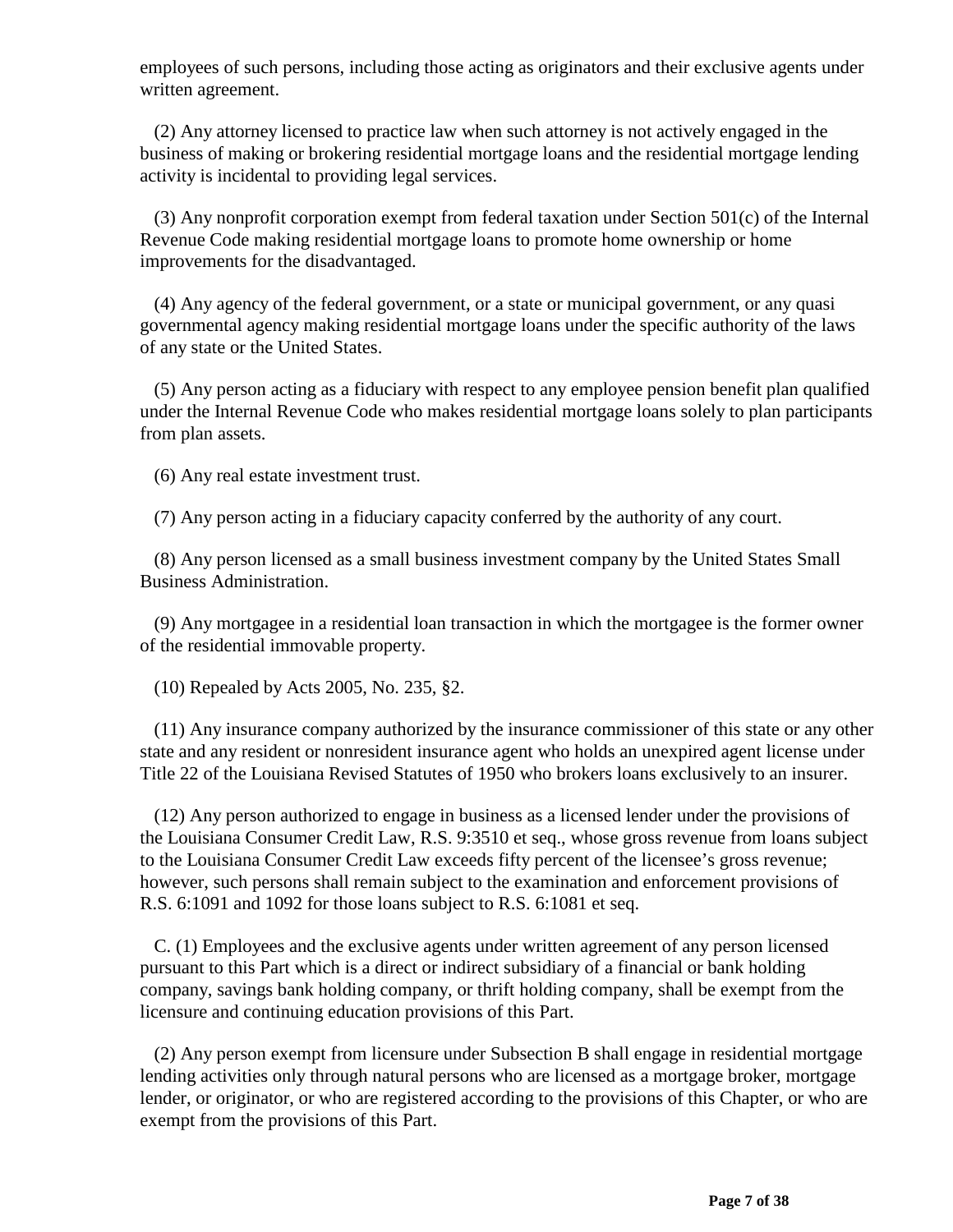D. Persons engaged in residential mortgage transactions subject to an exemption provided for in Subsection A, B, or C of this Section on or before July 30, 2009, may continue to be so engaged until July 30, 2010. Thereafter, the exemptions provided in Subsection A, B, or C of this Section shall expire and no longer have any effect. Effective July 31, 2010, no person previously exempt pursuant to Subsection A, B, or C of this Section may engage in residential mortgage lending activity without a license and a unique identifier issued pursuant to this Chapter, unless such person is exempt under an exemption provided for in this Chapter on or after July 31, 2009.

 E. The following shall be exempt from the provisions of this Part applicable to persons engaged in residential mortgage lending activities as a residential mortgage loan originator:

 (1) Registered mortgage loan originators, when acting for a depository institution described in R.S. 6:1083.

 (2) Any individual who offers or negotiates terms of a residential mortgage loan with or on behalf of an immediate family member of the individual.

 (3) Any individual who offers or negotiates terms of a residential mortgage loan secured by a dwelling that is owned by and serves as the individual's residence.

 (4) A licensed attorney who negotiates the terms of a residential mortgage loan on behalf of a client as an ancillary matter to the attorney's representation of the client, unless the attorney is compensated by a lender, a mortgage broker, or other mortgage loan originator, or by any agent of such lender, mortgage broker, or other mortgage loan originator.

 (5) Any individual who performs only real estate brokerage activities and is licensed or registered in accordance with applicable state law, unless the person or entity is compensated by a lender, a mortgage broker, or other mortgage loan originator, or by any agent of such lender, mortgage broker, or other mortgage loan originator.

 (6) Any individual solely involved in extensions of credit, relating to timeshare plans, as that term is defined in 11 U.S.C. 101(53D).

 (7) An individual engaging solely in loan processor or underwriter activities, who does not represent to the public, through advertising or other means of communicating or providing information, including the use of business cards, stationery, brochures, signs, rate lists, or other promotional items, that such individual can or will perform any of the activities of a mortgage loan originator. For the purposes of this Paragraph, the term "loan processor or underwriter" means an individual who performs clerical or support duties as an employee at the direction of and subject to the supervision and instruction of a person licensed, or exempt from licensing under this Chapter. For purposes of this Paragraph, the term "clerical or support duties" may include subsequent to the receipt of an application:

 (a) The receipt, collection, distribution, and analysis of information common for the processing or underwriting of a residential mortgage loan.

 (b) Communicating with a consumer to obtain the information necessary for the processing or underwriting of a loan, to the extent that such communication does not include offering or negotiating loan rates or terms, or counseling consumers about residential mortgage loan rates or terms; provided however that an independent contractor may not engage in residential mortgage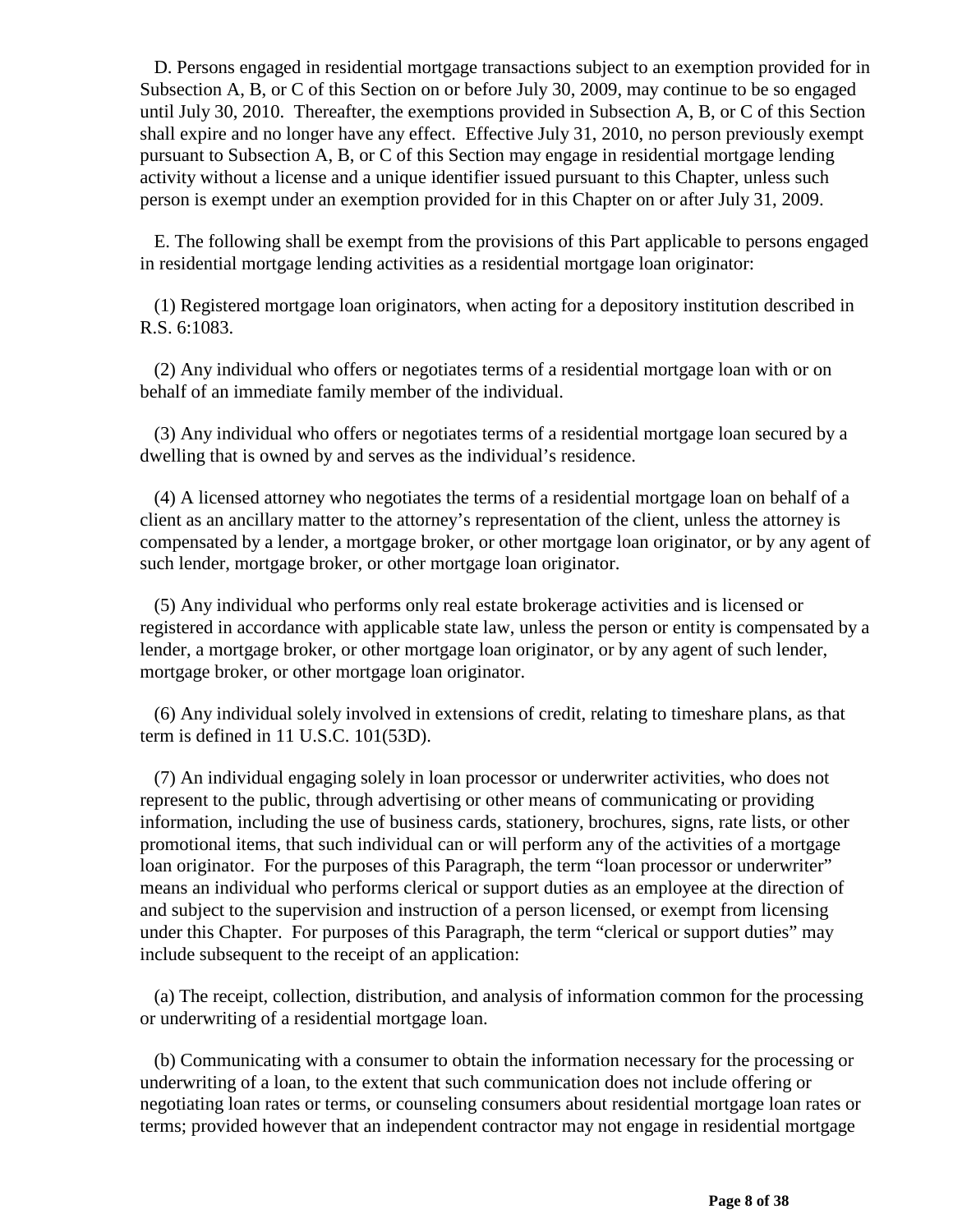loan origination activities as a loan processor or underwriter unless such independent contractor obtains and maintains a license under this Part. Each independent contractor loan processor or underwriter licensed as a mortgage loan originator shall have and maintain a valid unique identifier issued by the NMLS&R.

 (8) Individuals who are employees of a retailer of manufactured or modular homes as defined in R.S. 51:911.21 et seq., if the employees are performing only administrative or clerical tasks in connection with the sale or lease of a manufactured or modular home and provided such individuals receive no compensation or other gain from a residential mortgage lender or a residential mortgage broker for the performance of the administrative or clerical tasks.

(9) Any individual who meets all of the following requirements:

 (a) In any calendar year, originates five or fewer residential mortgage loans exclusively for a single federally chartered depository institution, and the loans are closed.

 (b) Is contractually prohibited from soliciting, processing, negotiating, or placing a residential mortgage loan with a person other than the single federally chartered depository institution.

 (c) Enrolls with the Office of Financial Institutions as an individual who originates exclusively with a single federal depository institution until the time any registration with the Nationwide Mortgage Licensing System and Registry (NMLS&R) is required for the individual by federal law or regulation and a suitable category is created for that registration with the NMLS&R. Enrollment pursuant to this Subparagraph must be renewed annually with the Office of Financial Institutions.

(d) Is not barred from licensure pursuant to R.S.  $6:1088(E)(2)$ ,  $(3)$ , or  $(4)$ , as determined by the commissioner of financial institutions.

 (e) Is sponsored by a life insurance company or an affiliate of the company which is authorized to engage in business in this state and which is a licensed mortgage loan broker or originator, and which sponsorship shall include all of the following:

 (i) Providing an undertaking of accountability supported by a surety bond equal to one million dollars, to meet the requirement of R.S.  $6:1088(G)(1)$  and to cover all of the persons who are exempt pursuant to this Paragraph, which undertaking includes full and direct financial responsibility for the loan origination activities of each such exempt person.

 (ii) Paying an annual fee on behalf of the individual exempted pursuant to this Paragraph in the amount of one-half the license fee for a mortgage loan originator pursuant to R.S. 6:1088.2(A)(4) to the Office of Financial Institutions.

(10) Individuals employed by nonprofit corporations exempt under R.S.6:1087(F)(11).

 (11) Mortgage servicer loss mitigation specialists, if the commissioner determines that an exemption of a mortgage servicer loss mitigation specialist is compliant with the minimum standards set forth in P.L. 110-289, Title V.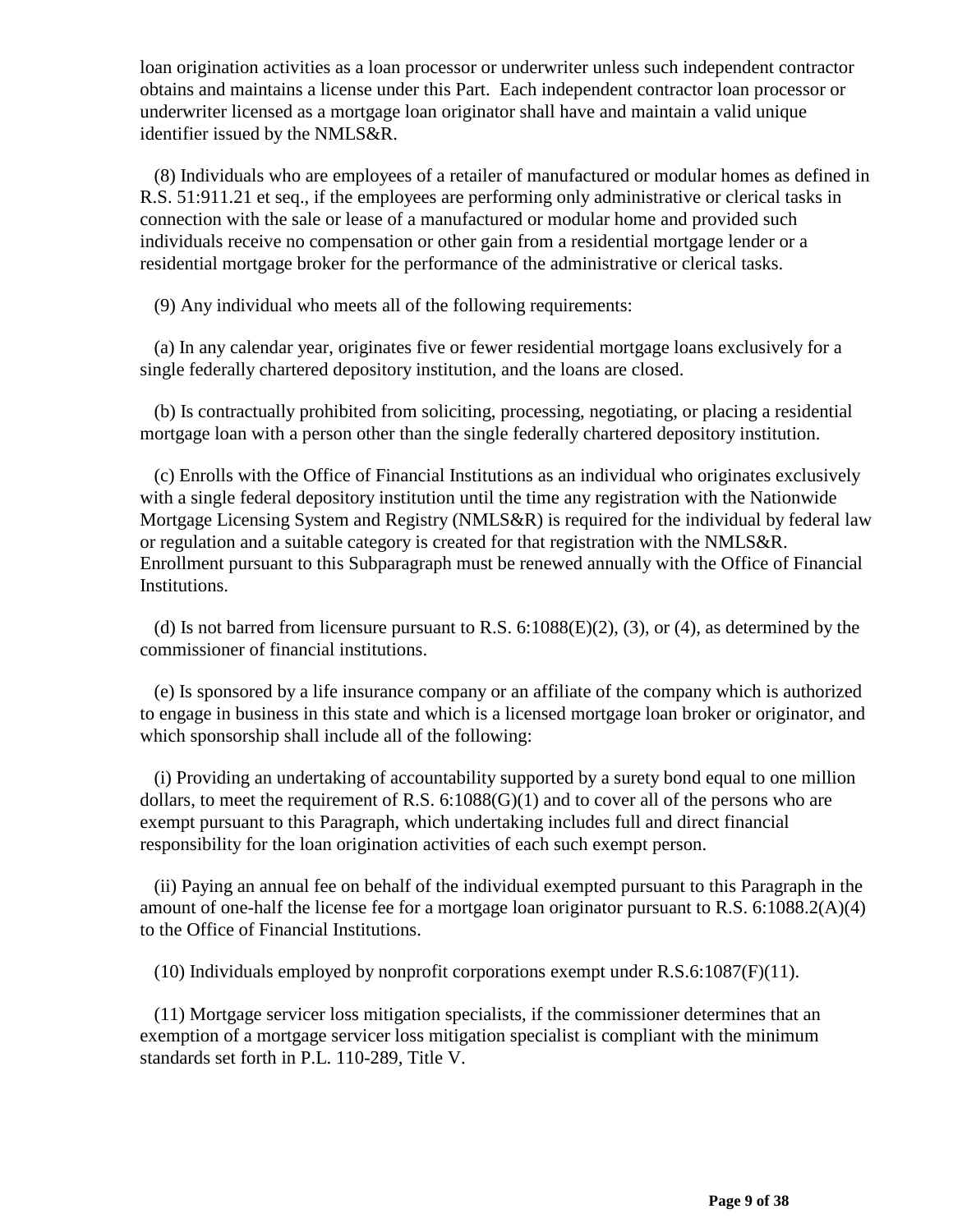F. The following employers and their employees shall be exempt from the provisions of this Part applicable to residential mortgage lenders, residential mortgage brokers, and mortgage servicers:

 (1) Any attorney licensed to practice law when such attorney is not actively engaged in the business of making or brokering residential mortgage loans and the residential mortgage lending activity is incidental to providing legal services.

 (2) Any nonprofit corporation exempt from federal taxation under Section 501(c) of the Internal Revenue Code making residential mortgage loans to promote home ownership or home improvements for the disadvantaged.

 (3) Any agency of the federal government, or a state or municipal government, or any quasi governmental agency making residential mortgage loans under the specific authority of the laws of any state or the United States.

 (4) Any person acting as a fiduciary with respect to any employee pension benefit plan qualified under the Internal Revenue Code who makes residential mortgage loans solely to plan participants from plan assets.

(5) Any real estate investment trust.

(6) Any person acting in a fiduciary capacity conferred by the authority of any court.

 (7) Any person licensed as a small business investment company by the United States Small Business Administration.

 (8) Any insurance company authorized by the insurance commissioner of this state or any other state and any resident or nonresident insurance producer who holds an unexpired producer license under Title 22 of the Louisiana Revised Statutes of 1950 who brokers loans exclusively to an insurer.

 (9) Any depository institution or direct or indirect subsidiary thereof regulated by a federal banking agency.

 (10) Any mortgagee in a residential loan transaction in which the mortgagee is the owner of the dwelling or residential immovable property.

 (11) Any nonprofit corporation that is providing financial education and counseling to consumers, is exempt from federal taxation under Section 501(c) of the Internal Revenue Code, is approved by the United States Department of Housing and Urban Development (HUD) to provide housing counseling, and does not originate residential mortgage loans.

 G. Any person exempt from licensure pursuant to Subsection F of this Section shall engage in residential mortgage lending activities only through natural persons who are licensed or registered as a mortgage broker, mortgage lender, or mortgage loan originator according to the provisions of this Chapter, or who are exempt from the provision of this Part.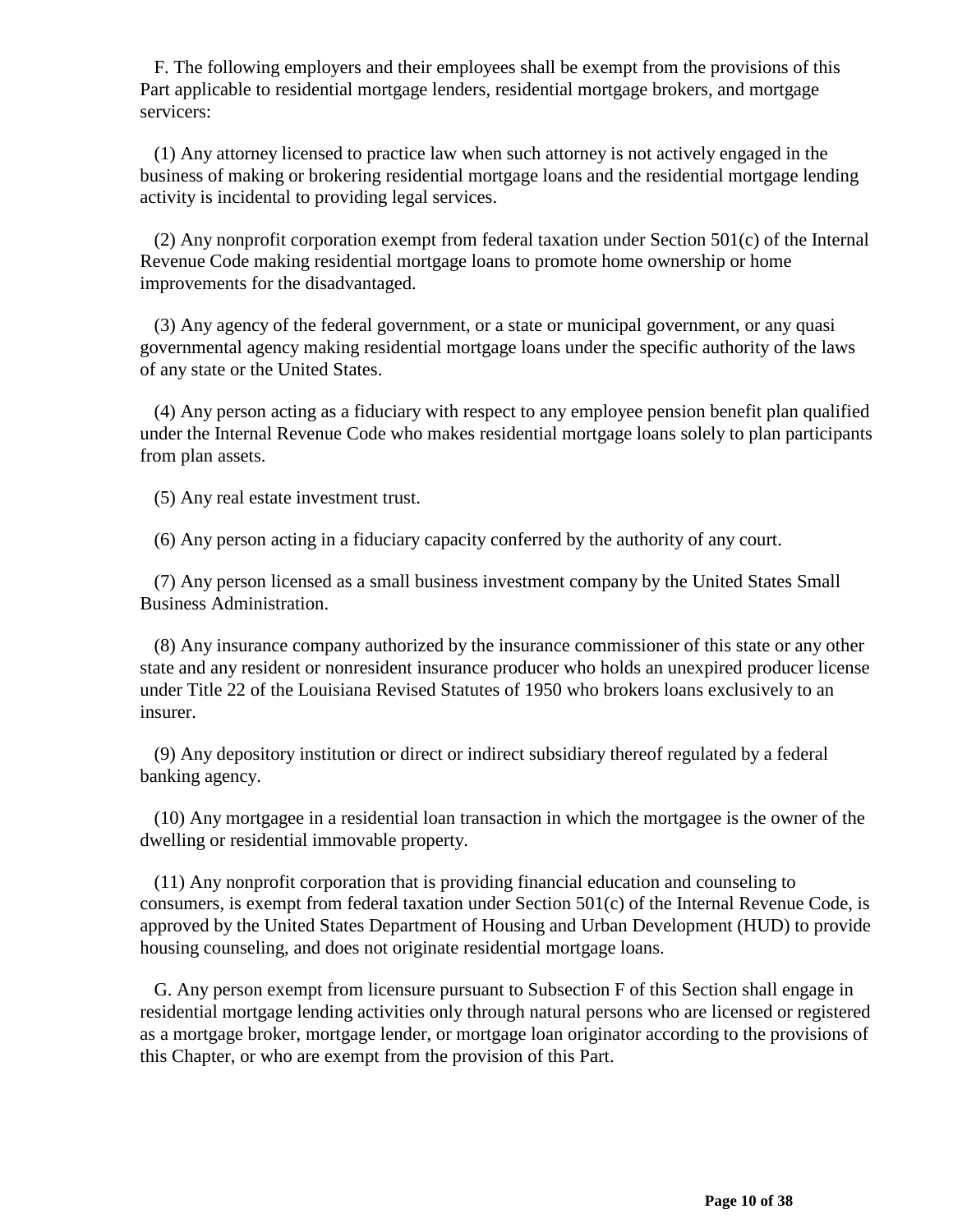### **§ 1088. Application for licensure; surety bond**

 A. An application for a license under this Chapter shall be made under oath and on a form prescribed by the commissioner. The commissioner may grant restricted or conditional licenses. Each license shall expire on December thirty-first of the year in which the license was issued.

 B. In addition to any other duties imposed upon the commissioner by law, the commissioner shall require mortgage loan originators, mortgage lenders, and mortgage brokers to be licensed and registered through the NMLS&R and for this purpose the commissioner may establish such application information requirements and any other information as he deems necessary to participate in the NMLS&R. For the purposes of participating in the NMLS&R, the commissioner may waive or modify in whole or in part by rule, any requirements set forth in this Chapter and set forth such new requirements as he deems reasonably necessary to participate in the NMLS&R. In order to facilitate an orderly transition to the licensing requirements of this Chapter and to ensure timely receipt and consideration, the commissioner may direct that certain information, documents, or other items required pursuant to this Chapter be furnished to the commissioner or to the NMLS&R, and may be furnished periodically and separately from an application.

 C. In addition to any other application information requirements of the commissioner, an applicant for licensure pursuant to this Chapter shall, in connection with an application for licensing, furnish to the commissioner, or if application procedures permit, the Nationwide Mortgage Licensing System and Registry, each of the following:

 (1) Fingerprints for submission to the Federal Bureau of Investigation, and any governmental agency or entity authorized to receive such information for a state, national, or international criminal history background check; provided however, that any person licensed on July 30, 2009, may satisfy this requirement by complying with the provisions of R.S. 6:121.2, until the earlier of being directed otherwise by the commissioner, or until December 31, 2010. For purposes of this Paragraph and Paragraph (3) of this Subsection, the commissioner may use the NMLS&R as a channeling agent for requesting and distributing information to and from any source as directed by the commissioner.

 (2) Personal history and experience in a form prescribed by the NMLS&R, and when available through the NMLS&R.

(3) Authorization for the NMLS&R and the commissioner to obtain:

 (a) An independent credit report obtained from a consumer reporting agency described in the Fair Credit Reporting Act, 15 U.S.C. 1681 et seq.

 (b) Information related to any administrative, civil, or criminal findings by any governmental jurisdiction; provided however, that persons licensed on July 30, 2009, need not furnish such authorization until directed to do so by the commissioner, but in any event no later than December 31, 2010.

 D. To comply with the requirements of this Section, an applicant for a mortgage lender, mortgage broker or mortgage servicer license shall furnish the required information as to each owner and member if the applicant is a partnership or limited liability company, each officer,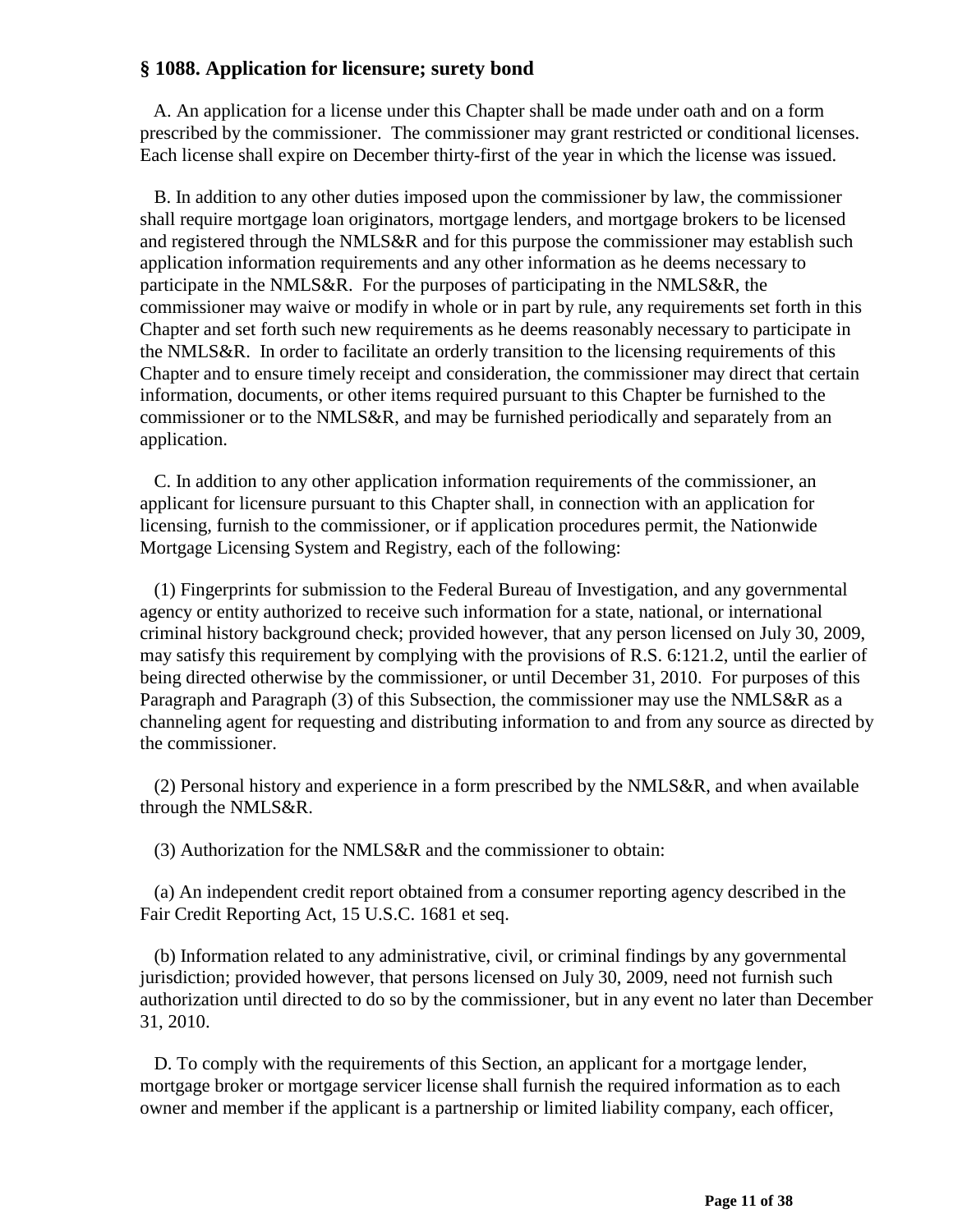director, and direct or indirect owner of ten percent or more of applicant's outstanding shares if the applicant is a corporation, and each settlor, trustee, and beneficiary if the applicant is a trust.

 E. Notwithstanding any other law to the contrary, the commissioner may not issue a mortgage loan originator license, unless the commissioner finds that the applicant has the following minimum requirements:

(1) Paid all fees due to the office of financial institutions.

 (2) Never had a mortgage loan originator license, mortgage lender license, or mortgage broker license revoked in any governmental jurisdiction unless such revocation is subsequently formally vacated.

 (3) Has not been convicted of, pleaded guilty or nolo contendere to a felony in a domestic, foreign, or military court during the seven-year period preceding the date of application for licensing and registration or at any time preceding such date of application if such felony involved an act of fraud, dishonesty, or a breach of trust, or money laundering; provided however that any conviction for which an individual has received a pardon, the effect of which, according to the law of the jurisdiction granting the pardon, is to void the fact of the conviction, shall not be deemed a conviction for the purposes of this Subsection.

 (4) Demonstrates financial responsibility, character, and general fitness such as to command the confidence of the community and to warrant a determination that the mortgage loan originator, mortgage lender, or mortgage broker will operate honestly, fairly, and efficiently within the purposes of this Chapter.

(5) Has completed the pre-licensing education requirement described in this Chapter.

(6) Has passed a written test that meets the test requirement described in this Chapter.

(7) Has obtained and maintains a surety bond in the amount required by this Section.

 F. Notwithstanding any other law to the contrary, the commissioner may not issue a mortgage lender license, mortgage broker license, or mortgage servicer license unless the commissioner makes the minimum findings provided in Paragraphs (E)(1), (2), (3), and (4) of this Section, and as to each owner, partner, and member if the applicant is a partnership or a limited liability company, each officer, director, and direct or indirect owner of ten percent or more of the outstanding shares if the applicant is a corporation, and each settlor, trustee, and beneficiary if the applicant is a trust.

 G. (1) Each applicant for any license governed by this Chapter shall, at the time of application for licensure or any renewal of a license, provide evidence of obtaining and maintaining a surety bond as provided for in this Section. Notwithstanding any other law to the contrary, or any other provision of this Chapter, a person who was licensed and met the financial responsibility requirements in whatever manner permitted by this Chapter on July 30, 2009, and who thereafter continuously meets those requirements in a manner permitted by this Chapter on July 30, 2009, shall be deemed in compliance with the requirements of this Subsection until December 31, 2009.

 (2) The applicant shall furnish a surety bond authorized by a surety insurer licensed to do business in this state. The surety bond shall name the office of financial institutions and shall be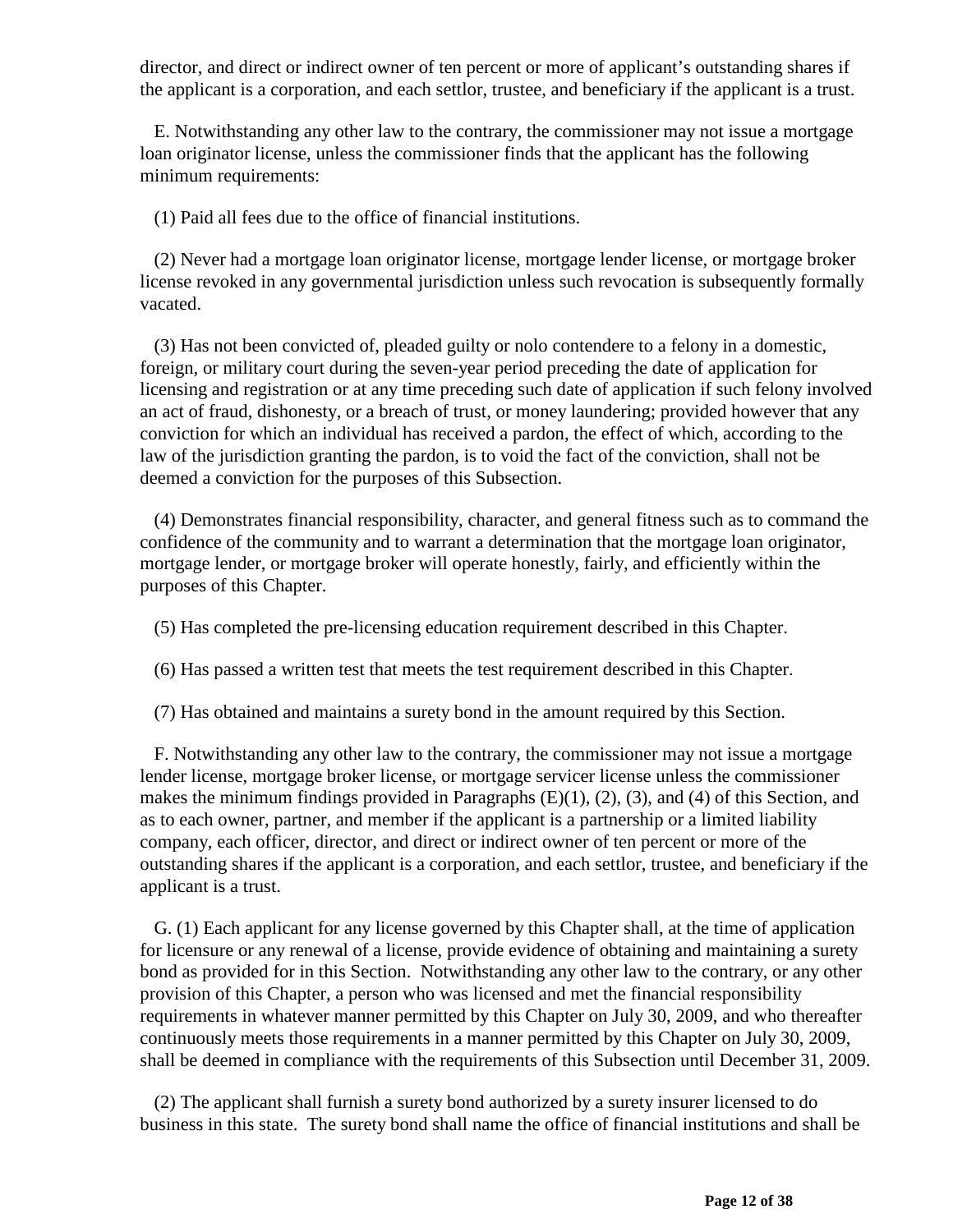submitted as prescribed by the commissioner in connection with the application or renewal application.

 (3) The required amount of the surety bond shall be determined by information in a report submitted by an applicant or licensee as prescribed by the commissioner. The total dollar amount of the original outstanding principal balance of all residential mortgage loans serviced or originated by the applicant secured by immovable property located in this state, including all such loans originated by mortgage loan originators employed by the applicant during the previous calendar year and reported pursuant to this Subsection shall be used to determine the amount of the bond. The required amount of the bond shall be determined by information in a report of total loan volume submitted by the applicant as prescribed by the commissioner. Total loan volume of the applicant shall be calculated by adding all of the following:

 (a) The total dollar volume of loans which were originated by an applicant or licensee and funded by a mortgage lender.

(b) Total dollar volume of loans originated and funded by same applicant or licensee.

 (c) The total dollar volume of loans funded by an applicant which were originated by a mortgage broker.

 (d) The total outstanding principal balance as of the end of the previous calendar year for all residential mortgage loans serviced.

 (4) The total dollar loan volume reported for the previous year shall be used to determine the amount of the surety bond required in accordance with the following:

| Dollar Amount of Total Loan       | Required Amount of Surety Bond |
|-----------------------------------|--------------------------------|
| Volume in Previous Calendar Years |                                |
| Lenders, Brokers, and Originators |                                |
| $$0 - $99.999.999$                | \$25,000                       |
| \$100,000,000 or greater          | \$50,000                       |

 (H) All persons licensed by the commissioner pursuant to this Part shall maintain a surety bond, according to the provisions of this Section, at all times during licensure and at all times that they are required to be licensed, as determined by the commissioner.

 (I) Notwithstanding any other law to the contrary, in lieu of obtaining a surety bond, all applicants may meet the requirements of this Section by depositing in a federally insured depository institution located in Louisiana, designated by the applicant and approved by the commissioner, an amount equal to the amount of the surety bond otherwise required by the provisions of this Section, provided that the title of any such deposit account must include the words "for the benefit of" or "f/b/o the Louisiana Office of Financial Institutions", and require such other evidence of and information regarding such account as he may deem appropriate, provided that interest earned on such account shall be payable to person or entity making the deposit.

 (J) An applicant for a mortgage originator license who is employed by, or is an exclusive agent for, a juridical person engaging in residential mortgage lending activities as a licensed mortgage broker, mortgage lender, or mortgage servicer may satisfy the requirement of furnishing a surety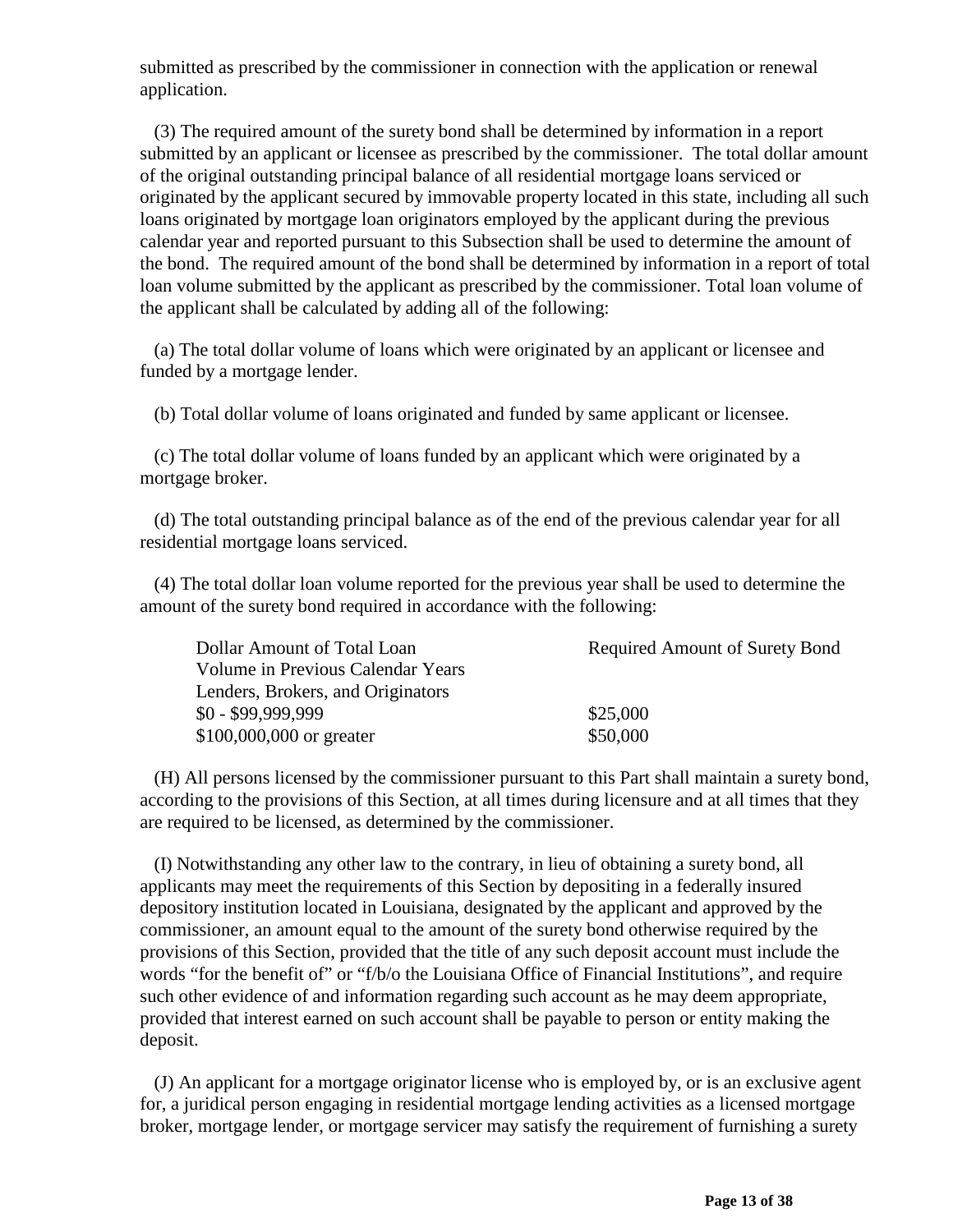bond by submitting evidence in a form and manner satisfactory to the commissioner that his employer or principal has obtained a surety bond which satisfies the requirements of this Section. Notwithstanding any provision of law to the contrary, a mortgage originator whose license remains in a status of inactive or any other status which would not allow them to originate mortgage loans shall not be required to maintain the surety bond as required by this Section until such time as their license is returned to a status which allows them to originate mortgage loans.

### **§ 1088.1. Licensing system; authorization; fees; required use**

 A. Consistent with both the public interest and the purposes of this Chapter, the commissioner shall have the authority to take all action regarding the licensing system, in his discretion as he deems necessary and appropriate, including but not limited to all of the following:

 (1) Facilitating and participating in the establishment and implementation of the licensing system.

(2) Entering into agreements and contracts including information-sharing agreements.

 (3) Contracting with third parties to process, maintain, and store information collected by the licensing system.

 (4) Authorizing the licensing system to collect fingerprints on the commissioner's behalf in order to receive criminal history records from the Federal Bureau of Investigation. For purposes of this Section, the commissioner may use the NMLS&R as a channeling agent for requesting information from and distributing information to the Department of Justice or any other governmental agency.

 (5) Requiring persons engaged in activities that require licensure by the commissioner to utilize the licensing system and to pay through the licensing system, in addition to those fees provided for in this Section for utilizing the licensing system, all other fees provided for by this Chapter.

(6) Providing information to the licensing system.

 (7) Authorizing a third party to collect any fees associated with licensure on behalf of the commissioner.

 (8) Notwithstanding any other provision of law to the contrary, sharing any information or material which has been disclosed to the licensing system with any state or federal regulatory agencies having authority over residential mortgage lending activities.

 (9) Providing a process whereby a mortgage loan originator may challenge information entered into the NMLS&R regarding that mortgage loan originator.

 B. Persons engaged in activities that require licensure pursuant to this Chapter shall be required to pay all applicable fees to utilize the licensing system.

 C. After the date the licensing system is available for use, any filing or notification required by the commissioner shall be made through the online licensing system.

 D. Notwithstanding any other provision of law to the contrary, the licensing system is not intended to and does not replace or affect the commissioner's authority to grant or deny licenses.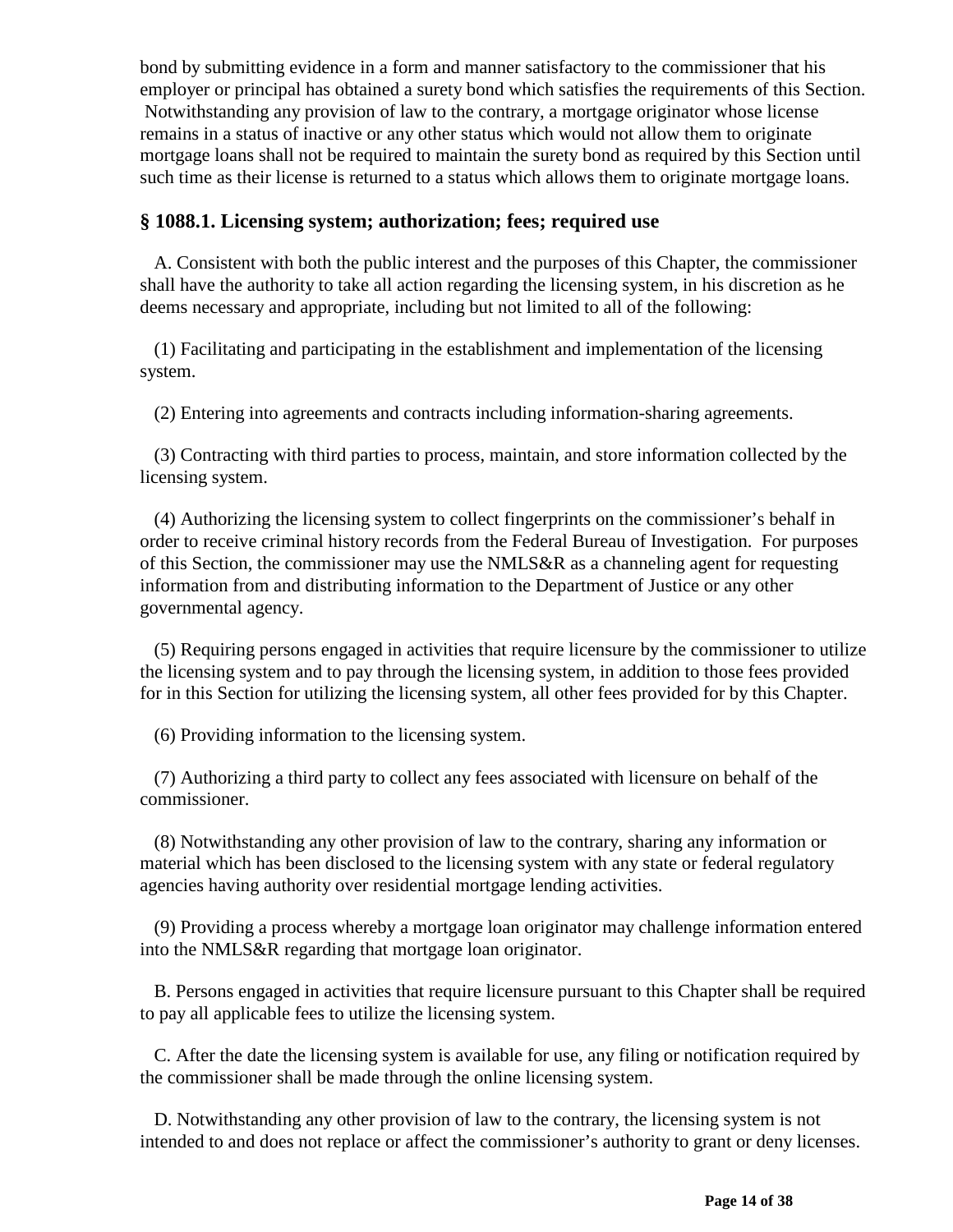E. Before the end of the fiscal year, the commissioner shall submit the most recent annual report of the NMLS&R's proprietor, the State Regulatory Registry LLC or its successors, to the House Committee on Commerce, the Senate Committee on Commerce, Consumer Protections, and International Affairs, and the division of administration.

### **§ 1088.2 Application for licensure; application and renewal fees**

 A. The application shall be accompanied by the following nonrefundable fees as determined by and paid as directed by the commissioner:

 (1) In the case of an application for a license to act as a mortgage lender, mortgage broker, mortgage servicer, or combination of any, a license fee in an amount not to exceed five hundred dollars.

 (2) In the case of an application for a license to act as an originator, a license fee in an amount not to exceed two hundred dollars.

 (3) An annual license renewal fee for each person licensed as a mortgage broker, mortgage lender, or mortgage servicer in an amount not to exceed four hundred dollars.

 (4) An annual license renewal fee for each originator in an amount not to exceed two hundred dollars.

 B. If the applicant has multiple office locations, all such locations may be covered by a single license by including in the license application the address of each office operated by the applicant and the name and license number of the individual licensees engaging in residential mortgage lending activities at that location.

### **§ 1088.3 Application for renewal of license; restriction; late renewal fees**

 A. (1) Each person licensed as a mortgage broker, mortgage lender, or mortgage servicer shall submit an annual license renewal application on or before December thirty-first of each year in a manner and form prescribed by the commissioner.

 (2) Each mortgage loan originator who obtains a license and unique identifier, who renewed a license and obtained a unique identifier to act as a mortgage loan originator in 2009 pursuant to this Chapter, shall thereafter submit an annual license renewal application on or before December thirty-first of each year in a manner and form prescribed by the commissioner.

 (3) An annual renewal application shall be accompanied by the required annual license renewal fee pursuant to R.S. 6:1088.1. An annual license renewal application submitted after December thirty-first and before March first of the following year shall be charged an annual license renewal late fee of two hundred dollars for residential mortgage lenders, brokers, and servicers, and fifty dollars for mortgage loan originators, in addition to the annual license renewal fee.

 B. (1) An annual license renewal application which is timely submitted on or before the December thirty-first license expiration date shall remain in force and effect until such application is approved or rejected by the commissioner. Nothing in this Section shall preclude the commissioner from implementing any administrative or enforcement action authorized by this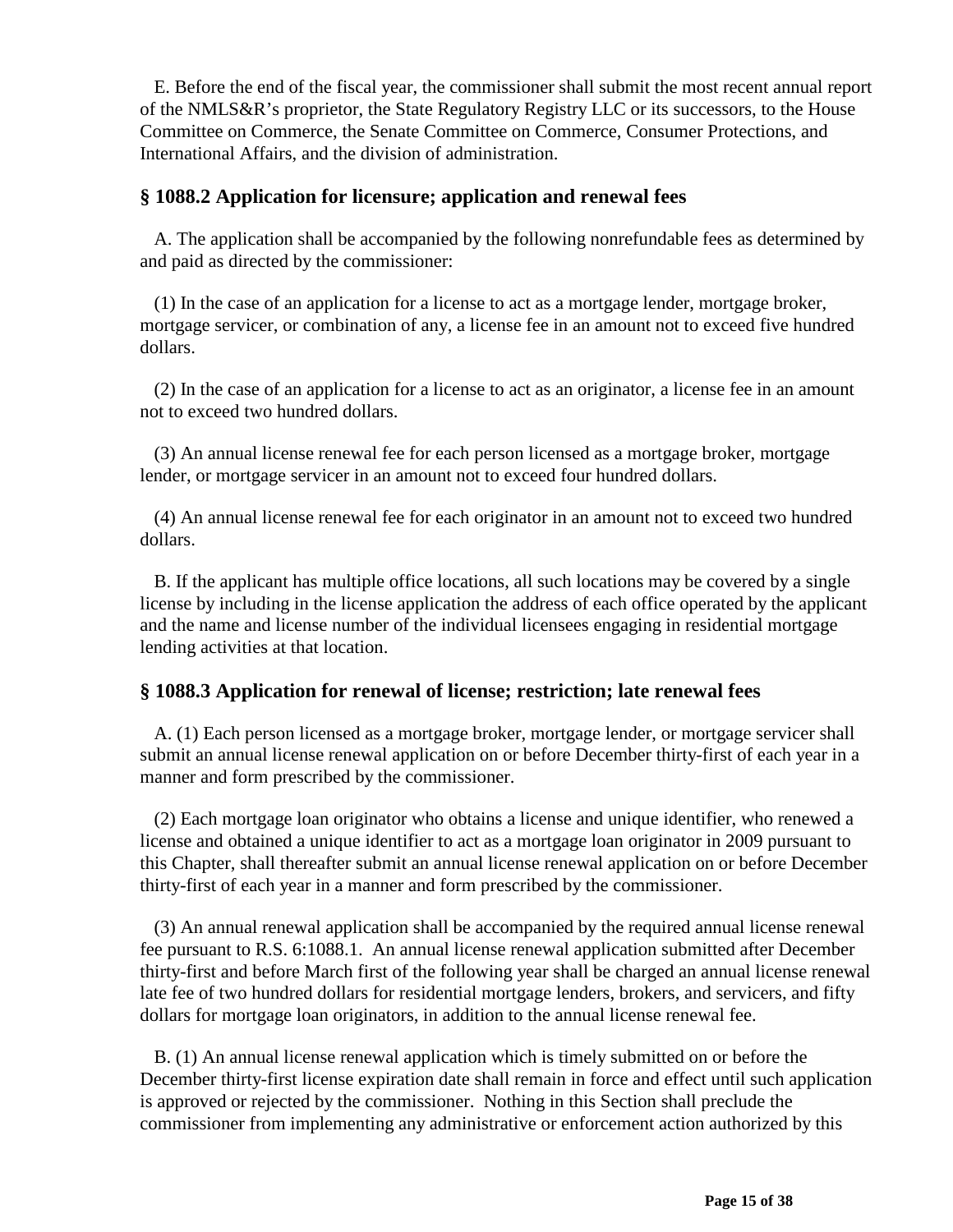Title for violations of this Chapter or for material misrepresentation which may have occurred prior to the renewal date of a license.

 (2) Licenses for which renewal applications are submitted to the NMLS&R after December thirty-first shall be deemed to have expired effective January first, unless the licensee after December thirty-first and before March first of the following year, satisfies all of the following:

(a) Submits a request for a late filing of the annual license renewal application.

 (b) Pays the annual license renewal application fee and the annual license renewal late fee provided for in Subsection A of this Section.

(c) Meets the requirements for license renewal provided for in Paragraphs  $(C)(1)$  or  $(C)(2)$  of this Section, as applicable.

 C. (1) The commissioner shall not renew a residential mortgage originator license for which an application for license renewal is submitted for the year 2010, and shall not renew any residential mortgage originator license for which an application for license renewal is submitted for any year thereafter, unless the commissioner finds at a minimum:

 (a) The applicant for renewal of a residential mortgage loan originator license continues to meet all requirements to obtain a license, including all requirements of R.S. 6:1088.

(b) The applicant for renewal of a residential mortgage loan originator license satisfies:

(i) The annual continuing education requirements of this Part.

 (ii) The applicant is in compliance with all final or uncontested orders of, or consent agreements with the commissioner including, but not limited to, the payment of fees, penalties, or refunds.

 (2) The commissioner shall not renew a residential mortgage broker, lender, or servicer license for which an application for license renewal is submitted for the year 2010, and shall not renew any residential mortgage lender or broker license for which an application for license renewal is submitted for any year thereafter, unless the commissioner finds at a minimum:

 (a) The applicant for renewal of a residential mortgage lender or broker license continues to meet all requirements to obtain a license, including all requirements of R.S. 6:1088.

 (b) The applicant for renewal of a residential mortgage lender, broker, or servicer license is in compliance with all final or uncontested orders of, and consent agreements with the commissioner, including but not limited to, the payment of all fees, penalties, or refunds.

 D. (1) The license of a mortgage loan originator failing to satisfy the minimum standards for annual license renewal in Paragraph (C)(1) of this Section shall expire on December thirty-first.

 (2) The license of a mortgage loan broker, lender, or servicer failing to satisfy the minimum standards for annual license renewal in Paragraph (C)(2) of this Section shall expire on December thirty-first.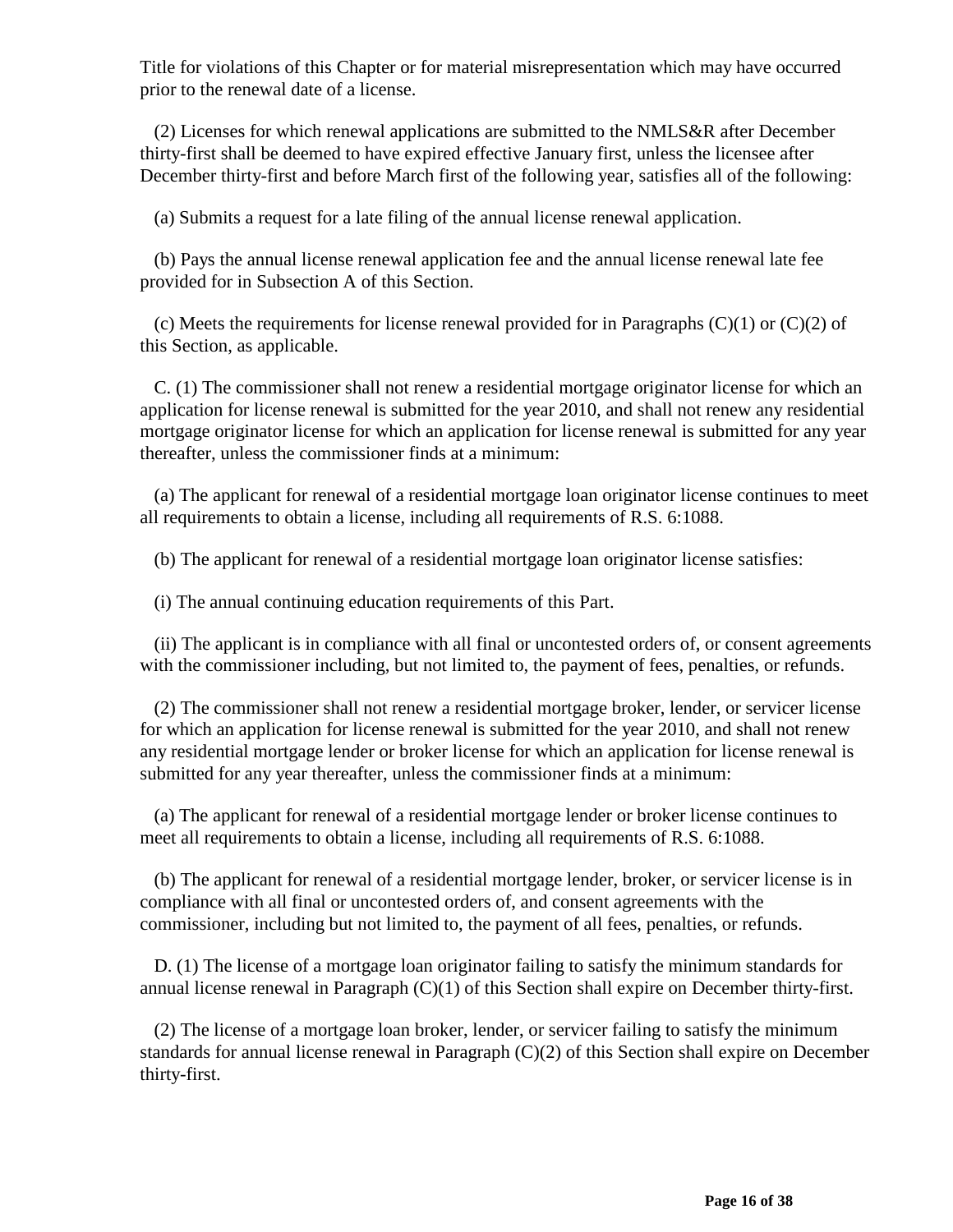# **§ 1088.4. Information reporting**

Notwithstanding any other provision of law to the contrary, except for R.S. 6:103(B)(16), R.S. 6:103(J), and R.S. 6:1088.1, the commissioner shall furnish to the NMLS&R the following:

 (1) Information as required by the P.L. 110-289, as amended, including but not limited to, the employment history of and publicly adjudicated disciplinary and enforcement actions and consumer complaints against mortgage loan originators.

 (2) Information regarding publicly adjudicated disciplinary and enforcement actions and consumer complaints against mortgage loan brokers or mortgage lenders engaging in activities subject to this Chapter.

 (3) Regularly report violations of this Chapter, as well as enforcement actions, and other relevant information to the NMLS&R.

#### **§ 1089. Name or location changes and closures; fees**

 A. (1) No residential mortgage lender, originator, or servicer shall conduct the residential mortgage lending activities provided for in this Chapter under any name other than the one stated in its current record of information in the licensing system.

 (2) A residential mortgage lender or servicer shall notify the commissioner of a change in the location or name of the business or the addition of offices by submitting such information to the licensing system prior to the change. A notice of change of location or name or addition of offices shall be accompanied by a filing fee of one hundred dollars.

 (3) A residential mortgage lender or servicer shall notify the commissioner of the closing of any office by submitting such information to the licensing system and within thirty days of such closure.

 B. (1) Whenever the employment of an originator changes, whether by the originator's action or otherwise, the originator shall give notice of the change of employment to the commissioner by submitting such information to the licensing system within thirty days of such change. The notice shall be accompanied by a filing fee of fifty dollars.

 (2) Whenever the employment of an originator employed by a mortgage broker or mortgage lender changes, whether by the originator's change of employment or otherwise, the employer, unless exempted from the provisions of this Part, shall give notice of the change in employment to the commissioner by submitting such information to the licensing system within thirty days of the change.

 (3) Failure to notify the commissioner through the NMLS&R within the prescribed time as required by this Section shall result in a one hundred dollar late notification fee.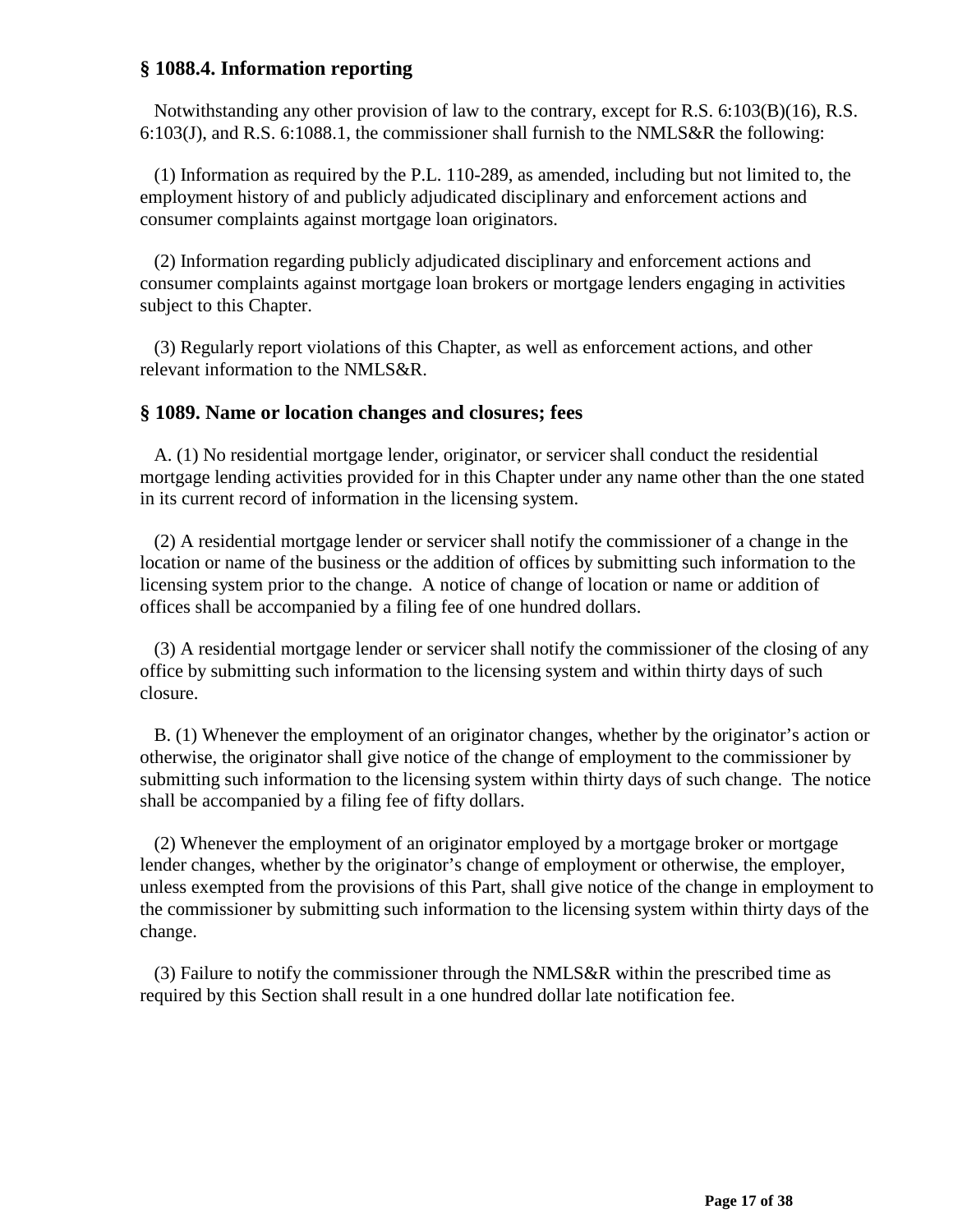### **§ 1090. Restrictions**

A. No license issued pursuant to this Chapter shall be sold or otherwise transferred.

 B. (1) No person shall acquire or control a license to make, service, or broker residential mortgage loans through the acquisition or control of fifty-one percent or more of the ownership interest in a licensee without first having obtained written approval from the commissioner, pursuant to an application for a change of control in ownership of the licensee, filed in the manner and on a form prescribed by the commissioner and accompanied by a fee of three hundred dollars. Any person who acquires controlling interest in a licensee without first having filed an application for change of control with the commissioner shall be deemed to be operating without proper authority under this Chapter and is subject to the penalties of R.S. 6:1092(C).

 (2) For the purposes of this Section, a person acquires or controls the licensee when at least one of the following conditions exists:

 (a) The person, directly or acting through one or more other persons, owns, controls, or has the power to vote any class of stock of the corporation.

 (b) The person controls in any manner the election of a majority of the directors of the corporation.

 (c) The commissioner determines, after notice and an opportunity for hearing, that the person directly or indirectly exercises a controlling influence over the management or the policies of the licensee.

 (3) When the licensee is a limited liability company or a limited liability partnership, the licensee is acquired or controlled if one of the following occurs:

(a) There is a change of managers or general partners.

 (b) An existing manager or general partner acquires or controls the licensee as provided in Paragraph (2) of this Subsection.

 (c) The commissioner determines that there has been a significant change in the membership or partnership interests, including but not limited to a change in ownership or control, directly or indirectly affecting twenty-five percent or more of the total interest of the licensee.

 (4) A corporation that is a licensee shall notify the commissioner within sixty days of a stockholder becoming a principal stockholder.

 C. No person may act as an originator in a residential loan transaction unless such person is employed by a licensed mortgage broker or mortgage lender, or by a person exempt from the provisions of this Part.

 D. A mortgage broker shall broker a residential mortgage loan only to a mortgage lender licensed pursuant to this Chapter, or to a mortgage lender exempt from the provisions of this Part.

 E. Any person licensed under this Chapter shall engage in residential mortgage lending activities only through a natural person who is licensed as a mortgage loan originator or who is exempt from the provisions of this Part.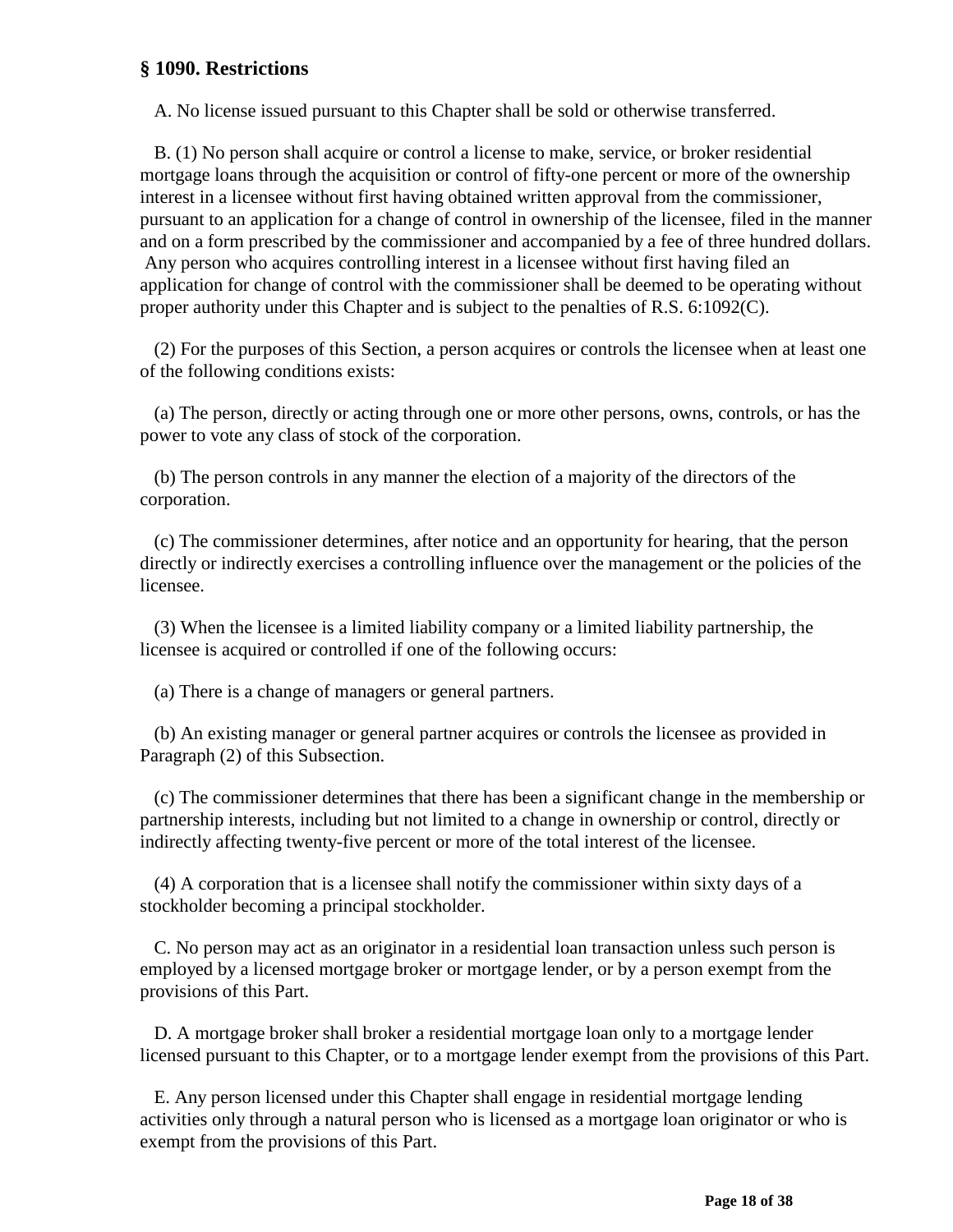F. A licensed residential mortgage lender or broker shall enter into a residential mortgage lending transaction only with a person who is in compliance with the licensing provisions of this Chapter as a mortgage broker, mortgage lender, or mortgage loan originator.

 G. No residential mortgage lender is permitted to operate a "Net Branch" in this state except as permitted by rules promulgated by the commissioner.

 H. No person who has been denied a license or had a license revoked and has failed to request an administrative hearing pursuant to R.S.  $6:1092(A)$ , or whose revocation was affirmed in an administrative hearing, may be employed as a loan processor of residential mortgage loans or hold a position which is responsible for the operation of the principal place of business or a branch of any residential mortgage lender licensed under this Chapter.

 I. No person licensed pursuant to the Residential Mortgage Lending Act, R.S. 6:1081 et seq., shall engage in or be financially compensated for any loan transaction in which such person, for a fee, commission, or other valuable consideration, is acting as a licensee under the Louisiana Real Estate License Law, R.S. 37:1430 et seq., in connection with the same residential loan transaction.

# **§ 1091. Recordkeeping and retention; examinations; investigation of complaints; reports of conditions**

 A. (1) Each person required to be licensed under this Chapter shall maintain in its offices such books, records, and accounts of its residential mortgage lending activities as the commissioner may reasonably require in order to determine whether such person is complying with the provisions of this Chapter and the rules and regulations promulgated under the provisions of this Chapter. Required records may be maintained in any electronic format consistent with the person's ordinary business practices unless the person receives specific written instructions from the commissioner to the contrary. Such books, records, and accounts shall be maintained separate and apart from any other business in which the person is involved and shall be kept at the location in the state at which the residential mortgage lending activity occurred or at the person's principal office unless otherwise permitted in writing by the commissioner. Records must be made available for review or examination at a nonresidential location approved by the commissioner.

 (2) The commissioner either in person or through an employee appointed by him shall examine the books, records, and accounts of all licensed residential mortgage lenders at least once every three years on an examination schedule which focuses on appropriate risk management and concentrations of consumer complaints and is consonant with the resources of the office and in accordance with good examination practices. The commissioner shall include the dates of each licensed residential mortgage lender's last two examinations beginning with examinations conducted after January 1, 2008, which information shall be updated quarterly, with the licensee's identifying information on the list of active residential mortgage lenders maintained by the office of financial institutions and accessible by the general public. The commissioner may also examine any formerly licensed person who is engaged in the collection or enforcement of mortgage loans or brokerage agreements. Nothing in this Subsection shall limit the authority of the commissioner to examine any licensed or formerly licensed person as frequently as he deems necessary to protect the public interest.

 (3) If the books and records of any person described in this Subsection are located outside of the state, he shall make them available to the commissioner at a location within this state convenient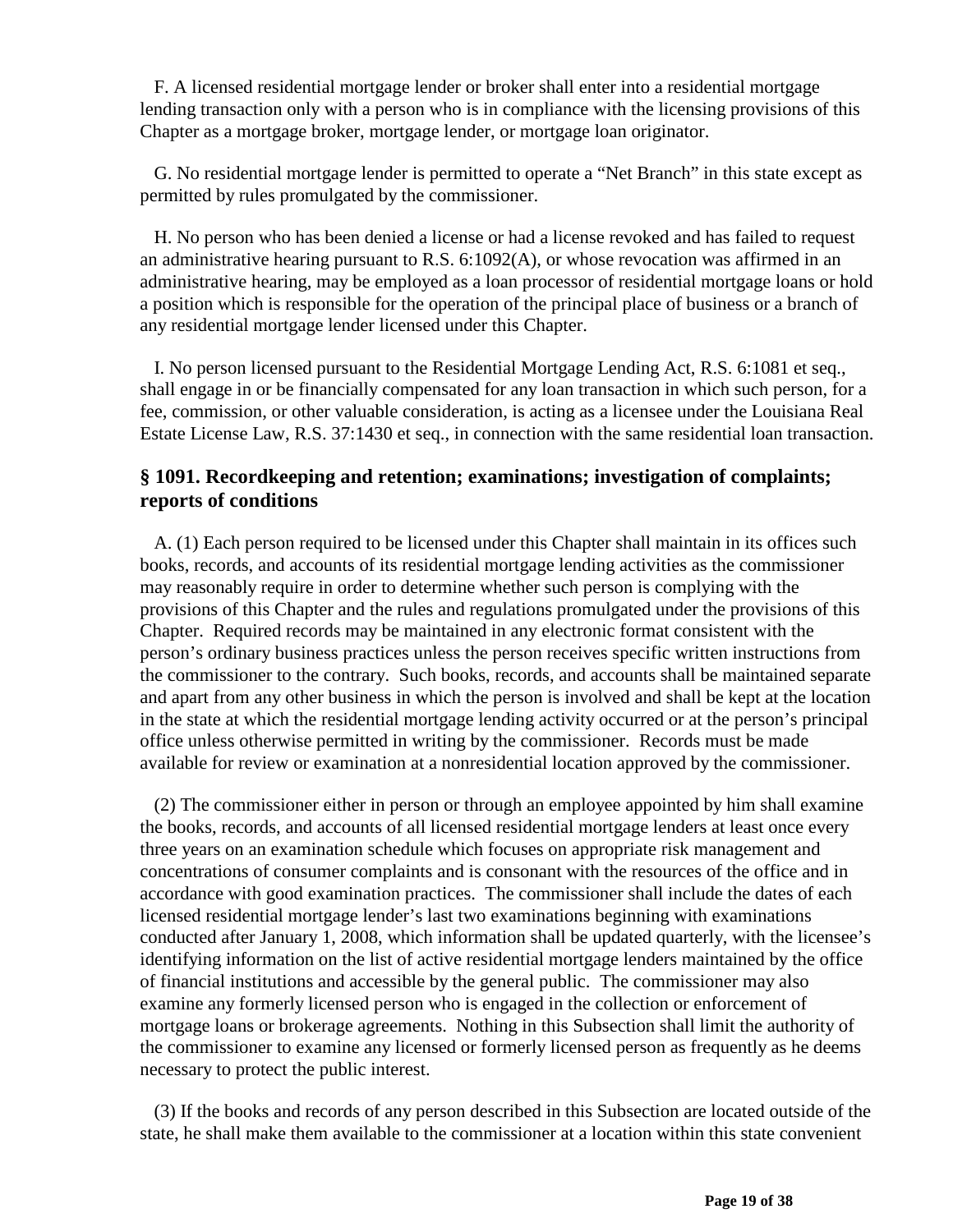to the commissioner or pay the reasonable and necessary expenses for the commissioner or his representative to examine them at the place where they are maintained. The commissioner may designate representatives, including comparable officials of the state in which the records are located, to inspect the records on his behalf.

 (4) The commissioner shall assess an examination fee in an amount not to exceed four hundred dollars per location examined. If the examination fee is not paid within thirty days of its assessment, the person examined shall be subject to an administrative penalty of not more than fifty dollars for each day it is delinquent.

 B. If the commissioner receives a written complaint pertaining to the residential mortgage activities of a person exempt from the provisions of this Part or this Chapter, or exempt from licensure pursuant to the provisions of R.S. 6:1087, the commissioner may refer the complaint to the exempted person for comment or response or to the appropriate federal or state regulatory, licensing, supervisory, or auditing agency or body.

C. In addition to any authority allowed under this Title, the commissioner shall have the authority to conduct investigations and examinations as follows:

 (1) For purposes of initial licensing, license renewal, license suspension, license conditioning, license revocation or termination, or general or specific inquiry or investigation to determine compliance with this Chapter, the commissioner shall have the authority to access, receive, and use any books, accounts, records, files, documents, information, or evidence, including but not limited to:

(a) Criminal, civil and administrative history information.

 (b) Personal history and experience information including independent credit reports obtained from a consumer reporting agency described in the Fair Credit Reporting Act, 15 U.S.C. 1681 et seq.

 (c) Any other documents, information, or evidence the commissioner deems relevant to the inquiry or investigation regardless of the location, possession, control, or custody of such documents, information, or evidence.

(2) For the purposes of investigating violations or complaints arising under this Chapter, or for the purposes of examination, the commissioner may review, investigate, or examine any licensee, individual, or person subject to this Chapter, as often as necessary in order to carry out the purposes of this Chapter. The commissioner may direct, subpoena, or order the attendance of and examine under oath all persons whose testimony may be required about the loans or the business or subject matter of any such examination or investigation, and may direct, subpoena, or order such person to produce books, accounts, records, files, and any other documents the commissioner deems relevant to the inquiry.

 (3) Each person subject to this Chapter shall make available to the commissioner upon request the books and records relating to the operations of such licensee, individual, or person subject to this Chapter. The commissioner shall have access to such books and records and interview the officers, principals, mortgage loan originators, employees, independent contractors, agents, and customers of the licensee, individual, or person subject to this Chapter concerning their business.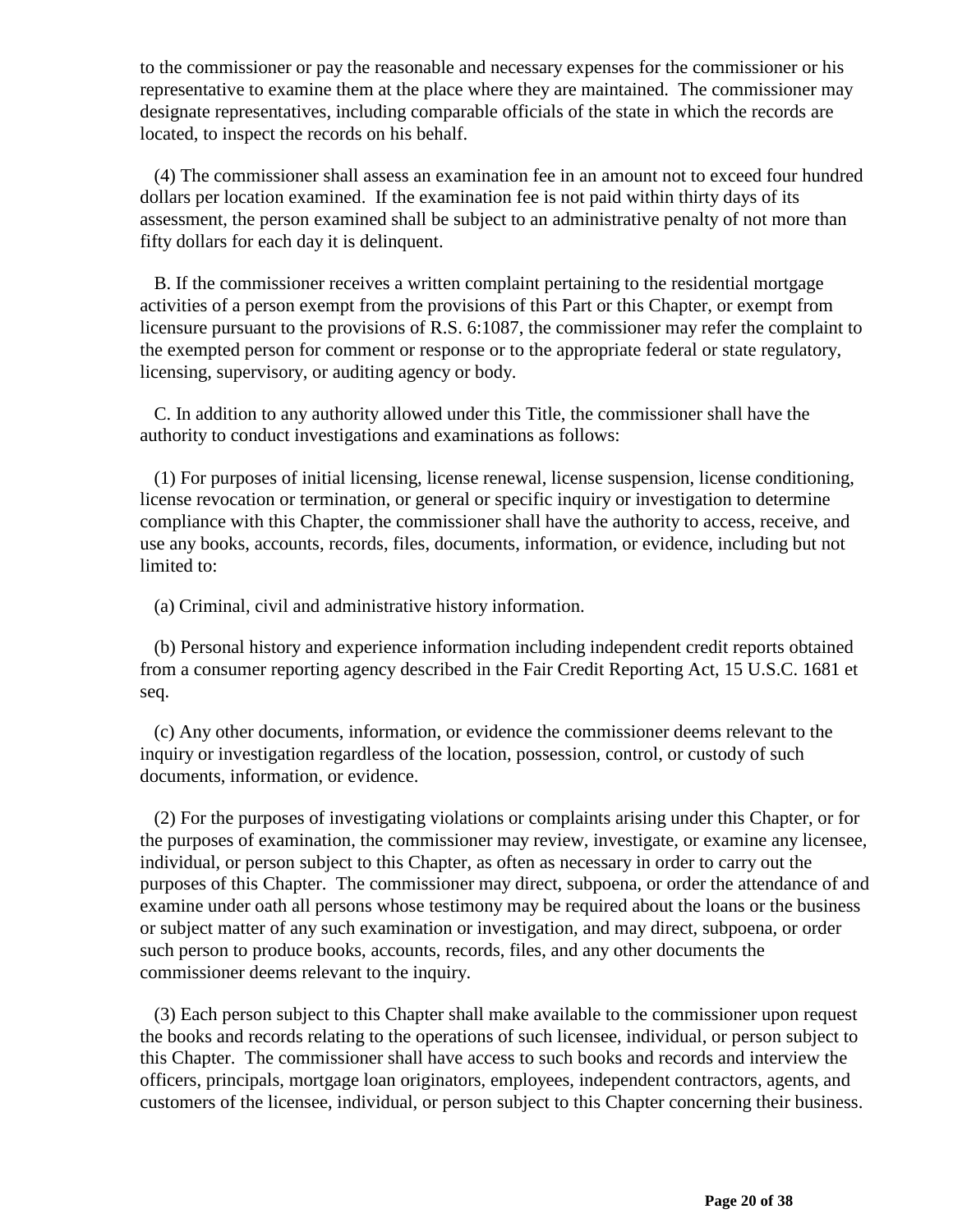(4) Each person subject to this Chapter shall make or compile reports or prepare other information as directed by the commissioner in order to carry out the purposes of this Section, including but not limited to information lists and data concerning loan transactions in a format prescribed by the commissioner.

 (5) In making any examination or investigation authorized by this Chapter, the commissioner may control access to any documents and records of the person under examination or investigation. The commissioner may take possession of the documents and records or place a person in exclusive charge of the documents and records in the place where they are usually kept. During the period of control, no person shall remove or attempt to remove any of the documents and records except pursuant to a court order or with the consent of the commissioner. Unless the commissioner has reasonable grounds to believe the documents or records of the person have been, or are at risk of being altered or destroyed for purposes of concealing a violation of this Chapter, the person who is the owner of the documents and records shall have access to the documents or records as necessary to conduct its ordinary business affairs.

(6) In order to carry out the purposes of this Section, the commissioner may:

 (a) Retain attorneys, accountants, or other professionals and specialists as examiners, auditors, or investigators to conduct or assist in the conduct of examinations or investigations.

 (b) Enter into agreements or relationships with other government officials or regulatory associations by sharing resources, standardized or uniform methods or procedures, and documents, records, information, or evidence obtained under this Section.

 (c) Use, hire, contract, or employ public or privately available analytical systems, methods, or software to examine or investigate each person subject to this Chapter.

 (d) Accept and rely on examination or investigation reports made by other government officials, within or outside this state.

 (7) The authority of this Section shall remain in effect, whether such person subject to this Chapter acts or claims to act under any licensing or registration law of this state, or claims to act without such authority.

 (8) No licensee, individual, or person subject to investigation or examination under this Section shall knowingly withhold, abstract, remove, mutilate, destroy, or secrete any books, records, computer records, or other information.

 D. Each licensee shall submit to the NMLS&R reports of condition which shall be in such form and contain such information as the NMLS&R may require.

### **§ 1092. Suspension and revocation of licensure; commissioner's interpretations; prohibitions**

 A. After notice and an opportunity to be heard as provided in the Administrative Procedure Act, $<sup>1</sup>$  the commissioner may suspend or revoke the license of any person licensed pursuant to this</sup> Chapter who: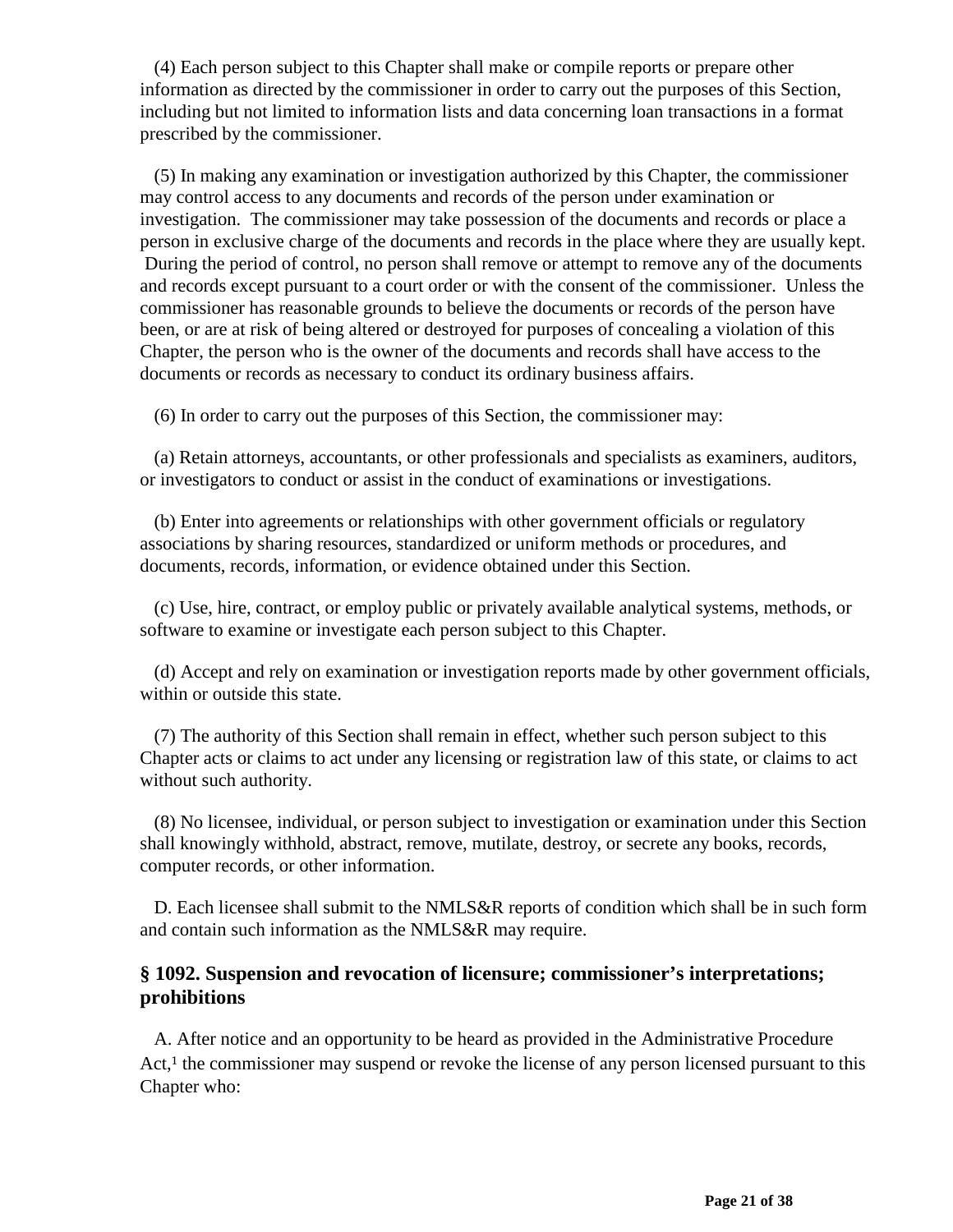(1) Violates any of the provisions of this Chapter or any rule or regulation promulgated or any order, including, but not limited to, a cease and desist order or subpoena, issued pursuant to this Chapter.

 (2) Violates any provision of a voluntary consent or compliance agreement which has been entered into with the commissioner.

 (3) Has knowingly provided or caused to be provided to the commissioner any false or fraudulent misrepresentation of material fact or any false or fraudulent financial statement, or has suppressed or withheld from the commissioner any information which if submitted by him would have resulted in denial of the license application.

 (4) Refuses to permit an examination by the commissioner of his books and affairs, or has refused or failed within a reasonable time to furnish any information or make any report that may be required by the commissioner under the provisions of this Chapter.

 (5) Fails to maintain records as required by the commissioner after being given written notice to the last address of record and thirty days within which to correct the failure. The commissioner may grant, on good cause shown, up to two thirty-day extensions within which to correct the recordkeeping violations.

 (6) Continues in office any individual with power to direct the management or policies of a person regulated by this Chapter, including but not limited to any officer, director, or manager, if such individual is convicted of, pleads guilty to, or is found guilty after a plea of nolo contendere of any felony and has been adjudicated guilty in any state, federal, foreign, or military court.

 (7) Violates any provision of a regulatory or prohibitory statute and has been found to have violated such statute by the governmental agency responsible for determining such violations.

 (8) Misrepresents material facts or makes false promises likely to influence, persuade, or induce an applicant into making a residential mortgage loan or a mortgagor into taking a mortgage loan, or pursues a course of misrepresentation through agents or otherwise.

 (9) Misrepresents or conceals material facts, terms, or conditions of a transaction to which he is a party, pertinent to an applicant for a mortgage loan or a mortgagor.

 (10) Knowingly engages in any transaction, practice, or course of business which perpetrates a fraud upon any person in connection with the making, purchasing, sale, or brokering of any mortgage loan.

 (11) Fails to account for or deliver to any person any personal property obtained in connection with a residential mortgage loan, including but not limited to money, funds, deposits, checks, drafts, mortgages, or other documents or things of value, which has come into his hands and which is not his property, or which he is not entitled by law to retain.

 (12) Fails to disburse, without just cause, any funds in accordance with any agreement connected with a residential mortgage loan.

 (13) Fails to pay any fee or assessment imposed by this Chapter or by any rule or regulation promulgated in accordance with this Chapter.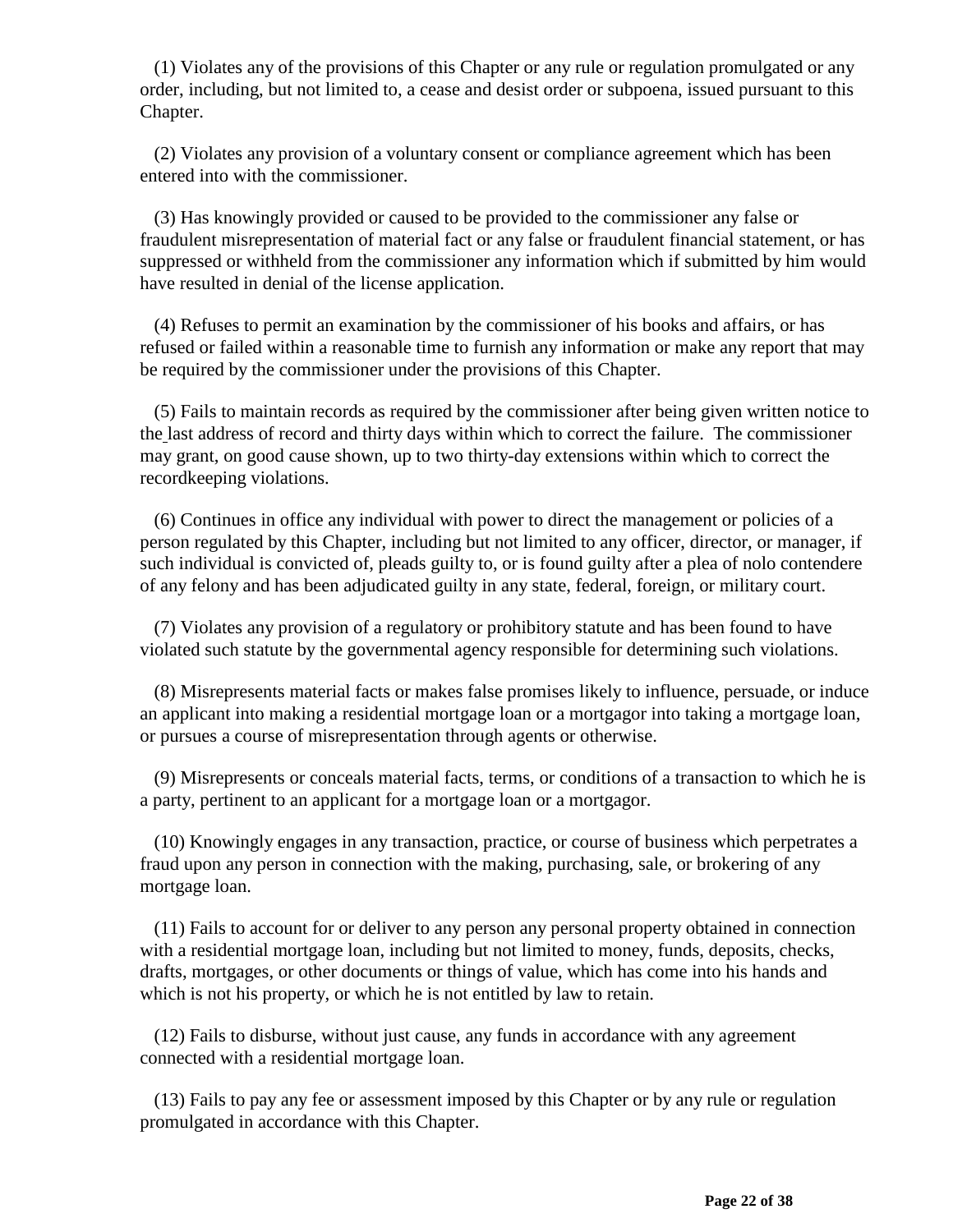(14) Violates the written restrictions or conditions under which the license was issued.

 (15) Fails, after notice and without lawful excuse, to obey any order or subpoena issued by the commissioner.

 (16) The commissioner discovers any fact or condition currently exists which, if it had existed at the time of the original application for licensure, would have warranted the denial of the application.

(17) Repealed by Acts 2009, No. 522, §3, eff. July 31, 2009.

 B. (1) Notwithstanding any other law to the contrary, and in addition to any other authority conferred upon the commissioner by any other provision of law, the commissioner may upon discovery order an immediate suspension of the license of any person licensed pursuant to this Chapter who:

(a) Fails to maintain a surety bond in any manner as provided for by this Chapter.

 (b) Commits serious violations of this Chapter such that, in the opinion of the commissioner, the public safety and welfare demand that emergency action be taken.

 (c) Submits a payment of any fee for any application, notification, examination, investigation, late fee, or penalty which is returned, declined, denied, or otherwise not paid in full for any reason.

(d) Is convicted of a felony that would have prohibited the issuance or renewal of the license.

 (e) Has his license to act as a residential mortgage broker, residential mortgage lender, mortgage servicer or residential mortgage loan originator suspended or revoked in this or another jurisdiction.

 (2) A person whose license is suspended under this Subsection shall have thirty days from the date of the order to request a hearing in accordance with the Administrative Procedure Act. Failure to timely request a hearing shall constitute a waiver of all hearing rights regarding the suspension.

 C. In addition to any other authority conferred upon the commissioner by this Chapter or this Title, the commissioner may issue cease and desist orders, order refunds of any unauthorized portion of any fee, or charge any person collects in violation of this Chapter, and may impose a civil money penalty not exceeding one thousand dollars upon any person who is found in an administrative proceeding to have violated any of the provisions of this Chapter or any rule or regulation promulgated in accordance with this Chapter. Each separate violation shall subject such person to such civil money penalty and each day such person acts without complying with the provisions of this Chapter, or the rules or regulations promulgated in accordance with this Chapter, shall constitute a separate violation.

 D. The violations listed in this Subsection are nonexclusive, and are in addition to and exist independent of, any other violations set forth in other provisions of this Chapter. Failure to comply with any provisions set forth herein may serve as a basis for any enforcement or other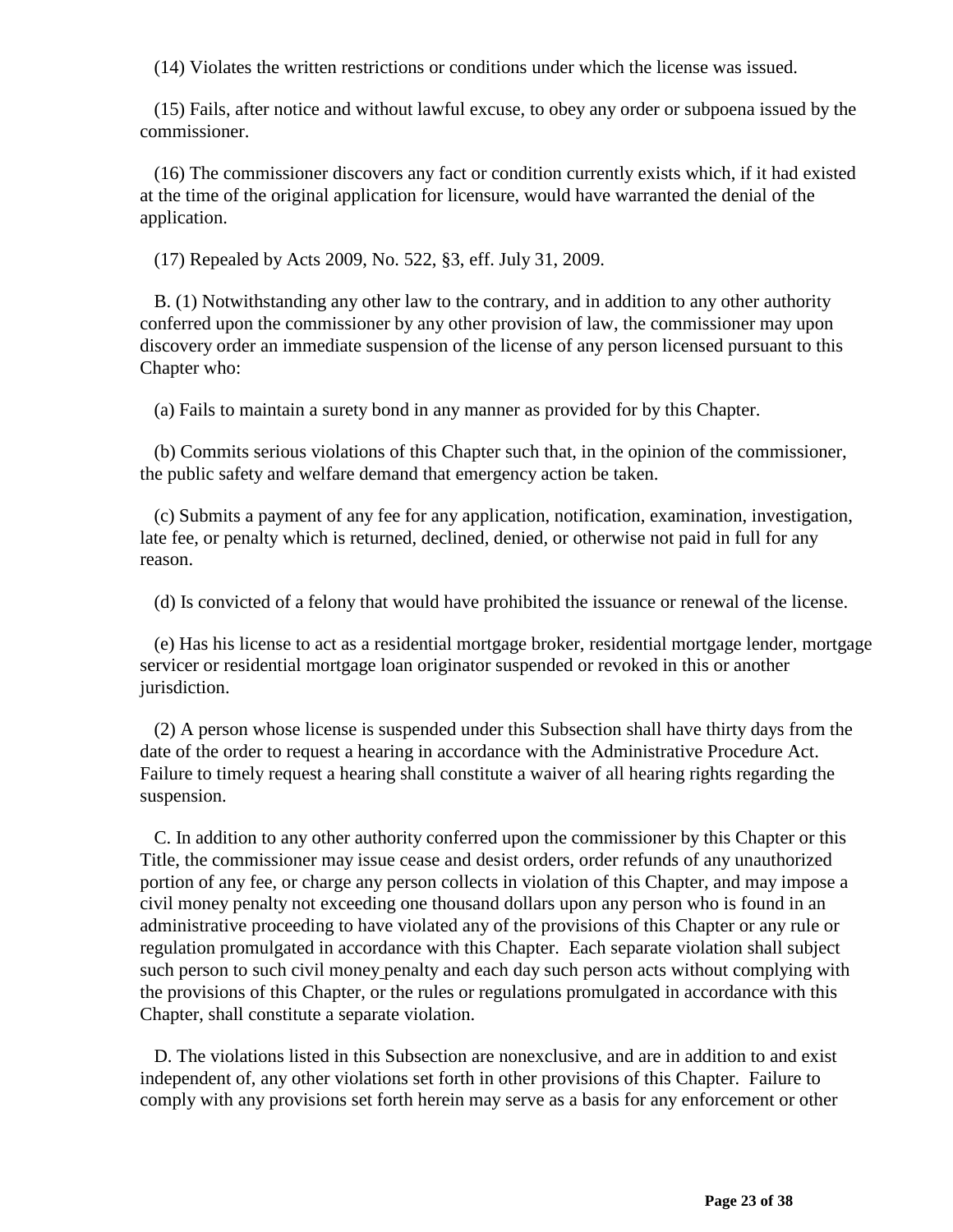action accorded the commissioner under this Title. It shall be a violation of this Chapter for a person or individual engaged in residential mortgage lending activity subject to this Chapter to:

 (1) Directly or indirectly employ any scheme, device, or artifice to defraud or mislead borrowers, lenders, or any person, when such person or individual knew or should have known that such scheme, device, or artifice was defrauding or misleading.

(2) Engage in any unfair or deceptive practice toward any person.

(3) Obtain property by fraud or misrepresentation.

 (4) With the intent to defraud, solicit or enter into a contract with a consumer providing for payment of an unlawful fee or commission to a person subject to this Chapter even though no loan is actually obtained for the consumer.

 (5) Solicit, advertise, or enter into a contract for specific interest rates, points, or other financing terms when the person or individual knew or should have known that such terms are not actually available at the time of soliciting, advertising, or contracting.

 (6) Conduct any business covered by this Chapter without holding a valid license as required under this Chapter, or knowingly assist or aid and abet any person in the conduct of business under this Chapter without a valid license as required under this Chapter.

 (7) As determined by the commissioner, structure a residential loan transaction in such a manner as to circumvent the provisions of this Chapter.

 (8) Fail to comply with this Chapter or rules or regulations promulgated under this Chapter, or fail to comply with any other state or federal law, including the rules and regulations issued thereunder, applicable to any residential mortgage lending activity.

 (9) Make, in any manner, any false or deceptive statement or representation with regard to the rates, points, or other financing terms or conditions for a residential mortgage loan when such person or individual knew or should have known that such statement or representation was false or deceptive, or engage in bait and switch advertising.

 (10) Negligently make any false statement, or knowingly and willfully make any omission of material fact, in connection with any information or reports filed with a governmental agency or the NMLS&R, or in connection with any investigation conducted by the commissioner or any other governmental agency.

 (11) Make any payment, threat, or promise, directly or indirectly, to any person for the purposes of influencing the independent judgment of the person in connection with a residential mortgage loan, or make any payment, threat, or promise, directly or indirectly, to any appraiser of a property, for the purposes of influencing the independent judgment of the appraiser with respect to the value of the property.

 (12) Collect, charge, attempt to collect or charge, or use or propose any agreement purporting to collect or charge any fee prohibited by this Chapter.

 (13) Engage in loan processing or underwriting activities as an independent contractor without obtaining a license to act as a residential mortgage loan originator.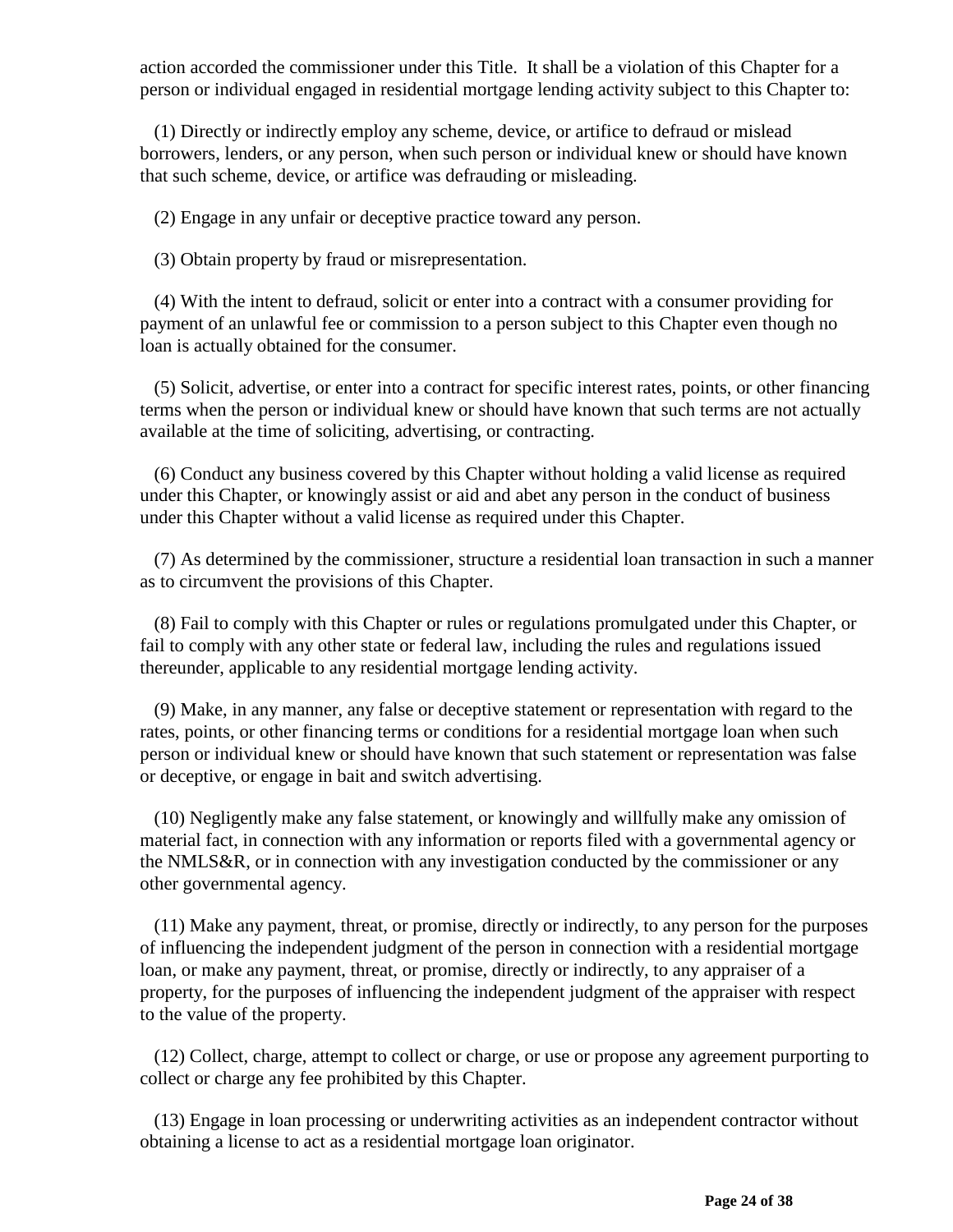(14) Fail to truthfully account for monies belonging to a party to a residential mortgage loan transaction.

 (15) Represent to the public through advertising or other means of communicating or providing information including the use of business cards, stationary brochures, signs, rate lists, or other promotional items, that such an individual can or will perform any activities of a mortgage loan originator, while such individual engages in activities solely as a loan processor or underwriter.

 E. The commissioner may report violations to other state and federal regulators of mortgage lending activities, the NMLS&R, federal law enforcement agencies, the attorney general, or to the district attorney of the appropriate parish, who may institute such proceedings as they deem appropriate.

 F. No act done or omitted in conformity with any advisory opinion or interpretation issued by the office of financial institutions at the time of the act or omission or subsequent to the act or omission shall constitute a violation of this Chapter, notwithstanding that after such act or omission has occurred, such advisory opinion or interpretation is amended, rescinded, or determined by judicial or other authority to be invalid for any reason. Advisory opinions and interpretations of the office of financial institutions shall not be considered rules requiring compliance with the rulemaking process of the Louisiana Administrative Procedure Act. The commissioner and the employees of the office of financial institutions shall have no liability to any person with respect to an advisory opinion or interpretation issued in connection with this Chapter.

 G. Any person who acts as a mortgage broker, mortgage lender, mortgage servicer, or mortgage loan originator without complying with the licensing provisions of this Chapter shall be subject to forfeiture of the compensation attributable to and received by the mortgage broker, mortgage lender, mortgage servicer, or mortgage loan originator in connection with residential mortgage lending activity occurring on or after August 15, 2001; provided that the forfeiture of such compensation by the mortgage broker, mortgage lender, mortgage servicer, or mortgage loan originator shall not impair the validity of the note and mortgage.

 H. All of the grounds for license suspension or revocation listed in Subsection A of this Section are violations of this Chapter and may serve as the basis for any other enforcement action provided to the commissioner by this Title.

 I. The commissioner may share information about any person who is licensed or required to be licensed pursuant to this Chapter with any state or federal agency having concurrent jurisdiction over such person with the Office of Financial Institutions.

 J. Repealed by Acts 2007, No. 36, §2, eff. June 18, 2007; and Acts 2007, No. 376, §2, eff. July 10, 2007.

 K. Any residential mortgage lender, broker, or servicer whose license under this Chapter has been revoked for any reason may not reapply for a license until at least five years have elapsed from the date of the order of revocation, unless the commissioner, in his sole discretion, prescribes an earlier or later date. For purposes of this Subsection, the order shall be considered to be the commissioner's notification of revocation of the license. For the purposes of this Subsection, mortgage lender, mortgage broker, or mortgage servicer shall include the licensee,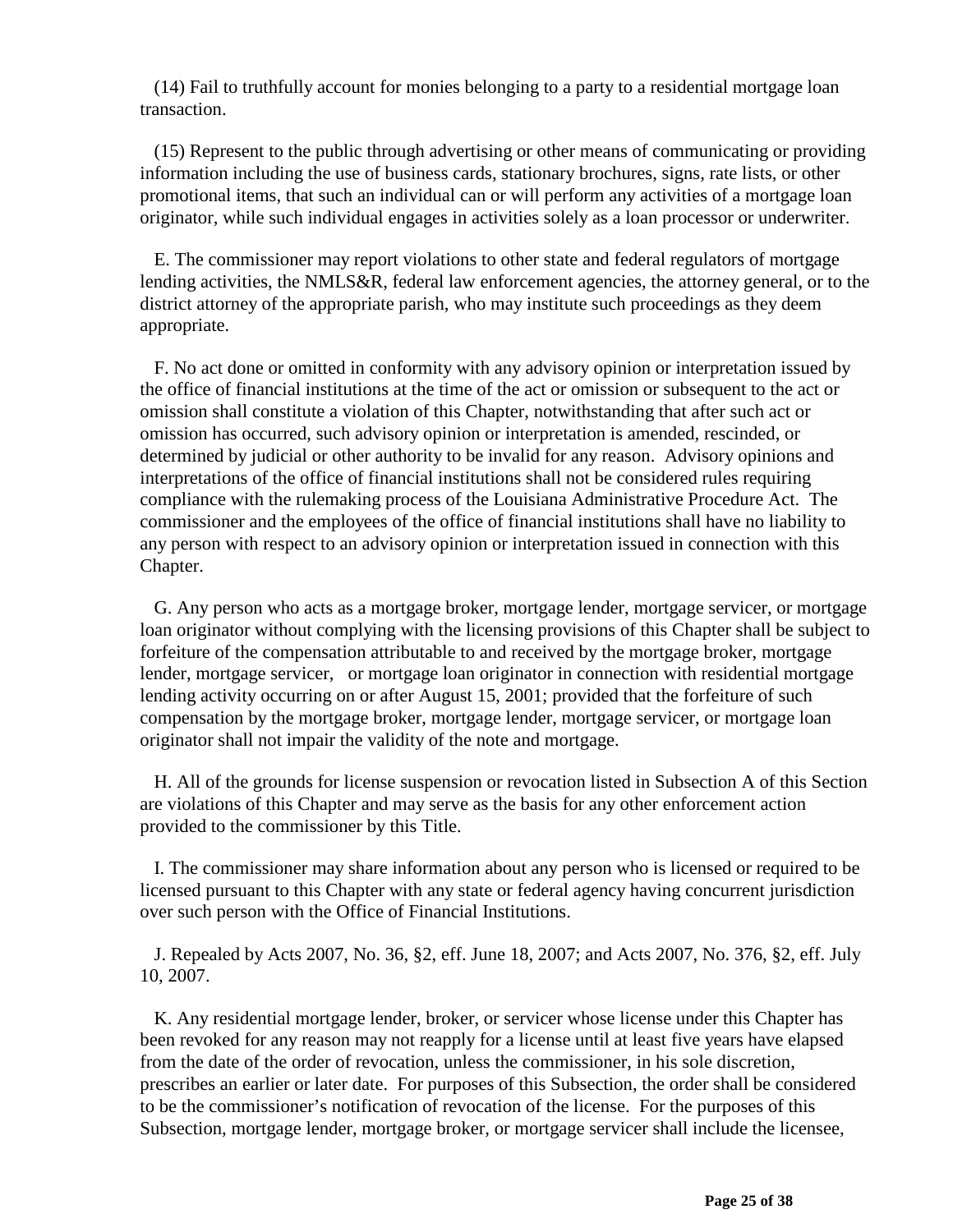owners of ten percent or more, and its members if the licensee is a limited liability company, its partners if the licensee is a partnership, its officers and directors, if the licensee is a corporation, and any other person determined by the commissioner, in his sole discretion, to be closely related to the mortgage lender, broker or servicer.<br><sup>*LSA-R.S. 49:950 et seq.*</sup>

### **§ 1092.1 Costs of appeal**

 Subject to the provisions of R.S. 13:4521 and 4581, all estimated costs of appeal, including those involved in the preparation of the administrative record of appeal, taken by a person in connection with an adverse ruling of an administrative law judge in connection with a hearing held pursuant to this Chapter and the Administrative Procedure Act, <sup>1</sup> shall be paid by that person within sixty days of the filing of the petition for appeal in the district court. Failure to pay such estimated costs within the time prescribed shall result in the appeal being dismissed with prejudice and without the necessity of any further action being taken by any party.

*¹ LSA-R.S. 49:950 et seq.*

#### **§ 1092.2 Validity of judgment; execution**

 Any final and definitive decision of an administrative law judge or, in the case such decision is appealed, a final judgment of an appellate court, issued in connection with any hearing held pursuant to this Chapter and the Administrative Procedure Act<sup>1</sup> shall be considered a valid and final judgment that may be made executory in accordance with the Code of Civil Procedure.<br>*<sup>1</sup> LSA-R.S. 49:950 et seq.* 

**§ 1093.** Repealed by Acts 2010, No. 743, § 22(B), eff. July 1, 2010

#### **§ 1094. Professional education required for licensure; continuing education**

 A. (1) In order to meet the pre-licensing education requirements pursuant to R.S. 6:1088, a person shall complete at least twenty hours of education approved in accordance with this Section, which shall include all of the following minimum requirements:

(a) Three hours of federal law and regulations.

 (b) Three hours of ethics, which shall include instruction on fraud, consumer protection, and fair lending issues.

 (c) Two hours of training related to lending standards for the non-traditional mortgage marketplace.

(d) Repealed by Acts 2010, No. 36, § 2.

 (2) For purposes of Paragraph (1) of this Subsection, pre-licensing education courses shall be reviewed and approved by the NMLS&R, and shall include review and approval of course providers; provided however, that until such time as the commissioner determines that the prelicensing education courses and course providers referred to in this Paragraph are available to satisfy the requirements of Paragraph (1) of this Subsection, the requirements may be met by the completion prior to December 31, 2010, of any pre-licensing education courses or continuing education courses approved by the commissioner in accordance with this Part prior to that date. Such courses approved by the commissioner shall be eligible for inclusion in the total number of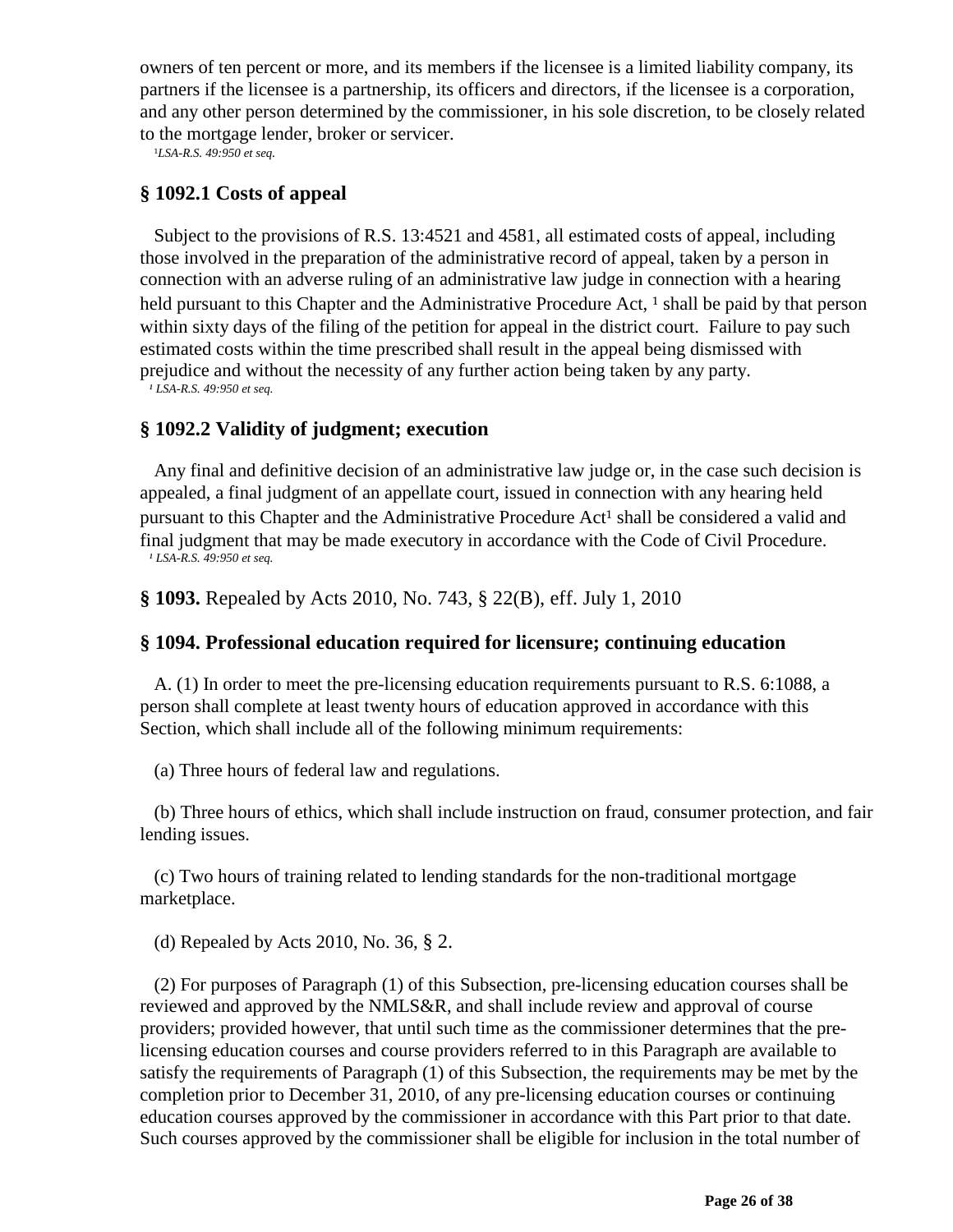hours of pre-licensing education any person is required to complete in order to obtain, or to renew a mortgage loan originator license for any license year beginning on, or prior, to January 1, 2011.

 (3) Nothing in this Section shall preclude any pre-licensing education course, as approved by the NMLS&R, that is provided by the employer of an applicant or an entity which is affiliated with the employer by an agency contract, or by any subsidiary or affiliate of such employer or entity.

(4) Pre-licensing education may be offered by any means approved by the NMLS&R.

 (5) Unless otherwise provided by a rule issued by the commissioner, a person having successfully completed the pre-licensing education courses approved by the NMLS&R for any other state shall be accepted as credit towards completion of pre-licensing education course requirements in this state.

 (6) The pre-licensing education requirements shall apply to all applications for a mortgage loan originator license submitted after July 31, 2009, and to all applications for renewal of a mortgage loan originator license submitted for the 2010 licensing year; provided however that, and notwithstanding any other law to the contrary, any person licensed as a mortgage loan originator on July 30, 2009, shall not be required to meet the minimum requirements of twenty hours of prelicensing education provided for in this Part, until such person timely submits an application to renew a mortgage loan originator license for the year 2011.

 B. (1) In order to meet the annual continuing education requirements pursuant to R.S. 6:1088.3, a licensed mortgage loan originator shall complete at least eight hours of continuing education approved in accordance with Paragraph (2) of this Subsection, which shall include all of the following minimum requirements:

(a) Three hours of federal laws and regulations.

 (b) Two hours of ethics, which shall include instruction on fraud, consumer protection, and fair lending issues.

 (c) Two hours of training related to lending standards for the nontraditional mortgage product marketplace.

(d) Repealed by Acts 2010, No. 36, § 2.

 (2) For purposes of Paragraph (1) of this Subsection, continuing education courses shall be reviewed, and approved by the NMLS&R and shall include review and approval of the course provider; provided however, until such time as the commissioner determines that the continuing education courses and course providers referred to in this Paragraph are available to satisfy the requirements of Paragraph (1) of this Subsection, the requirements may be met by completion of any continuing education courses approved by the commissioner in accordance with this Part. Such courses approved by the commissioner shall be eligible for inclusion in the total number of hours of continuing education any person is required to complete in order to renew a mortgage loan originator license for any license year beginning on or prior to January 1, 2011.

 (3) Nothing in this Section shall preclude any education course, as approved by the NMLS&R, that is provided by the employer of the mortgage loan originator or an entity which is affiliated with the mortgage loan originator by an agency contract, or any subsidiary or affiliate of such employer or entity.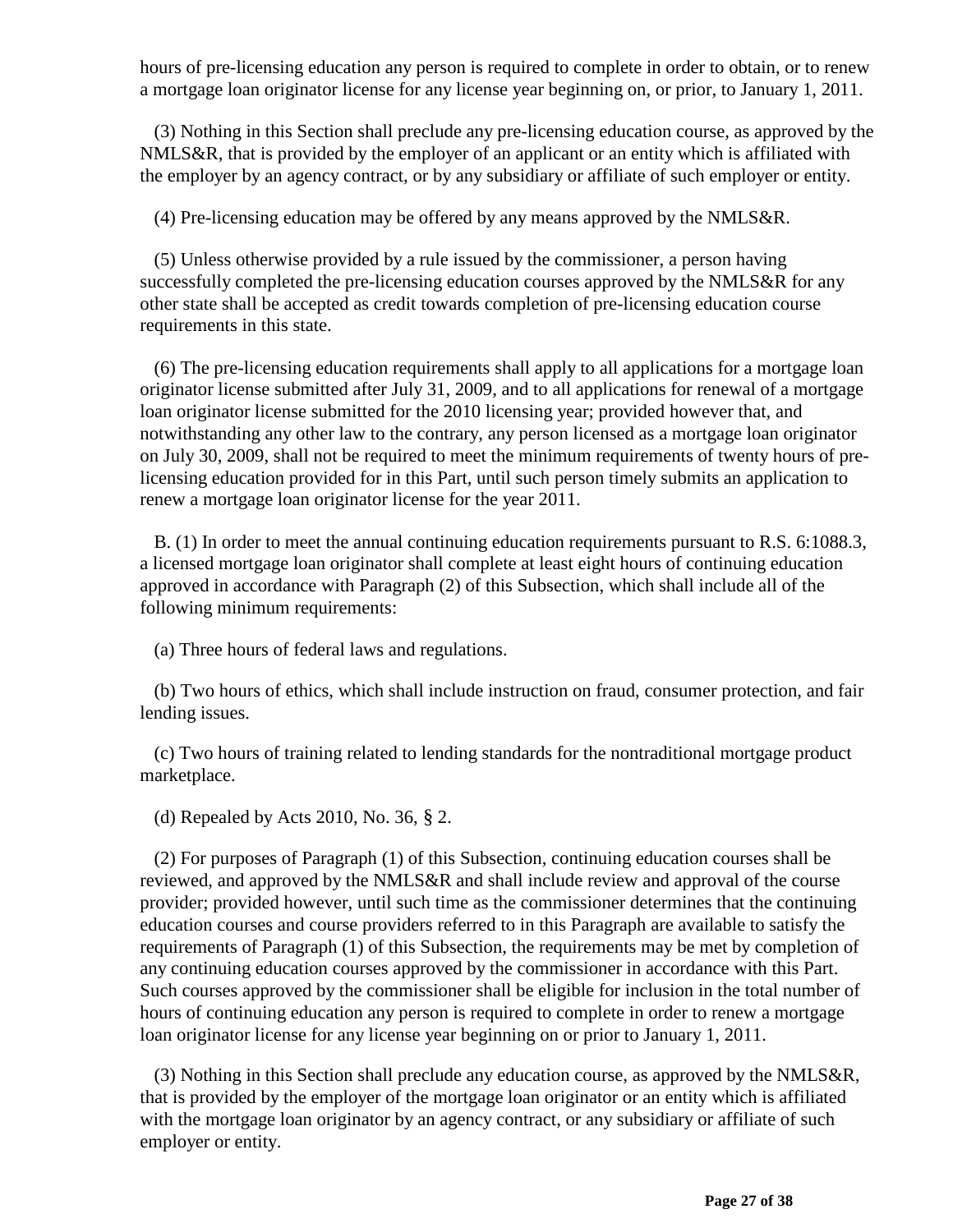(4) Continuing education may be provided by any other means approved by the NMLS&R.

(5) Except as provided in Paragraph (6) of this Subsection, a licensed mortgage loan originator:

 (a) May only receive credit for a continuing education course in the year in which the course is taken.

 (b) May not take the same approved course in the same or successive years to meet the annual requirements for continuing education.

 (c) May receive credit for being an instructor of an approved continuing education course, at the rate of two hours of credit for every one hour of instruction, towards the licensed mortgage loan originator's own annual continuing education requirements for the next licensing year after providing such instruction.

(6) The provisions of Subparagraphs (5) (a) and (b) of this Subsection shall not apply to:

 (a) Courses approved by the commissioner for inclusion in the total number of hours of prelicensing education courses required to satisfy the pre-licensing education requirements for any person required to meet the minimum pre-licensing education requirements to obtain a mortgage originator license, or to obtain renewal of a mortgage loan originator license for any license year beginning prior to January 1, 2011.

 (b) Courses approved by the commissioner for inclusion in the total number of hours of continuing education courses required to satisfy the continuing education requirements for any person required to meet the minimum continuing education requirements to obtain renewal of a mortgage loan originator license for any license year beginning after the effective date of this Act and prior to January 1, 2011.

 (7) A person having successfully completed the continuing education requirements approved by the NMLS&R in this Subsection for any other state shall be accepted as credit towards completion of the continuing education requirements of this Chapter.

 (8) A licensed mortgage loan originator who subsequently becomes unlicensed must complete the continuing education requirements for the last year in which the license was held prior to issuance of a new or renewed license.

C. to E. Repealed by Acts 2010, No. 36, § 2.

 F. No person shall hold himself out as being or advertise as a certified mortgage broker, mortgage lender, or originator unless such person has completed the educational requirements established in this Section.

G. Repealed by Acts 2010, No. 36, § 2.

### **§ 1094.1. Testing of loan originators**

 A. In order to meet the written test requirement pursuant to R.S. 6:1088, an individual shall pass, in accordance with the standards established under this Section, a qualified written test developed by the Nationwide Mortgage Licensing System and Registry and administered by a test provider approved by the NMLS&R.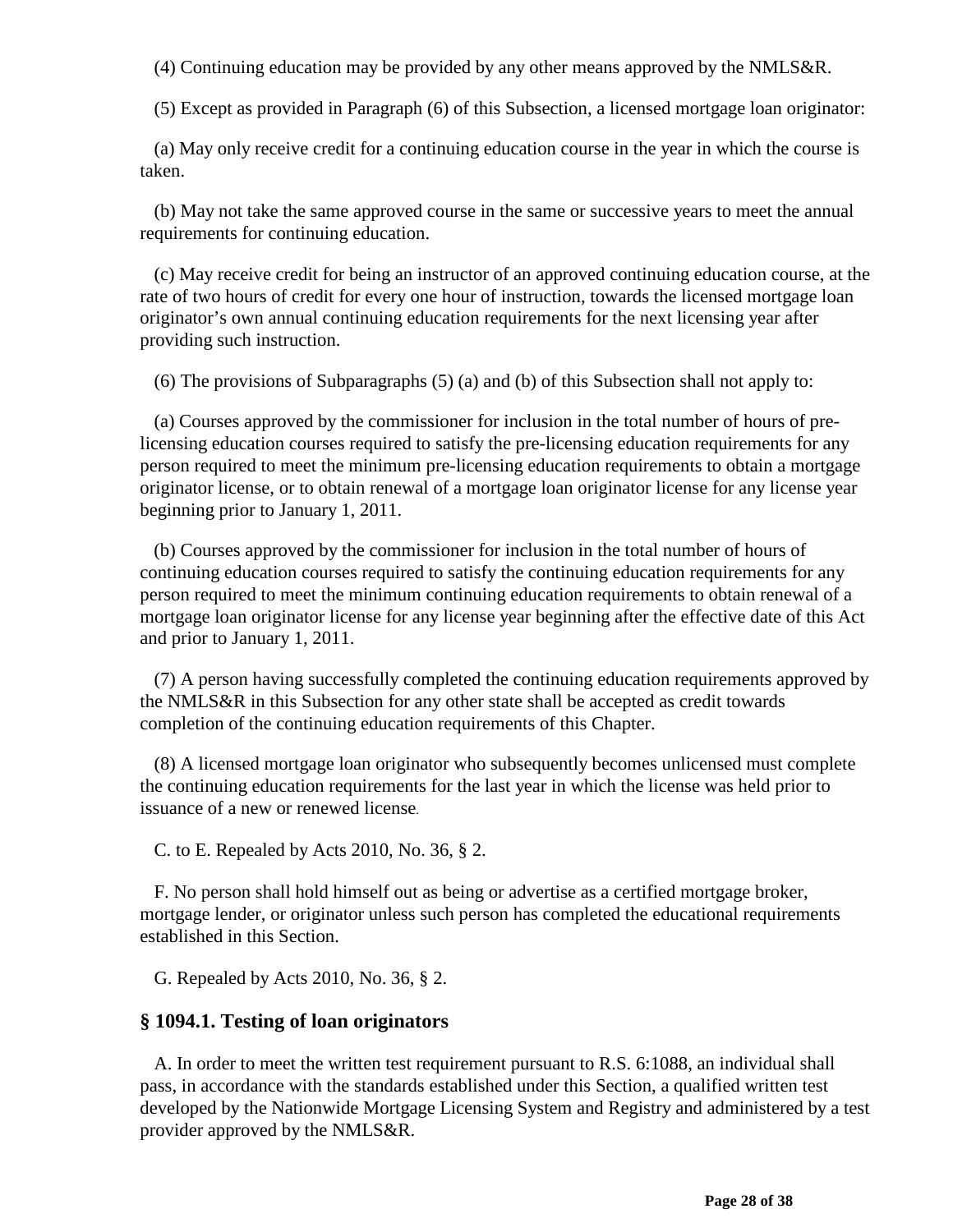B. A written test shall not be treated as a qualified written test for purposes of this Section unless the test adequately measures the applicant's knowledge and comprehension in appropriate subject areas, including all of the following:

(1) Ethics.

(2) Federal law and regulations pertaining to mortgage origination.

(3) Louisiana law and regulations pertaining to mortgage origination.

 (4) Federal and Louisiana law and regulations, including instruction on fraud, consumer protection, the non-traditional mortgage marketplace, and fair lending issues.

 C. Nothing in this Section shall prohibit a test provider approved by the NMLS&R from providing a test at the location of the employer of the applicant or any subsidiary or affiliate of the employer of the applicant, or any entity with which the applicant holds an exclusive arrangement to conduct the business of a mortgage loan originator.

 D. (1) An individual shall not be considered to have passed a qualified written test unless the individual achieves a test score of not less than seventy-five percent correct answers to questions.

 (2) An individual may retake a test three consecutive times with each consecutive taking occurring at least thirty days after the preceding test.

 (3) After failing three consecutive tests, an individual shall wait at least six months before taking the test again.

 (4) A licensed mortgage originator who fails to maintain a valid license for a period of five years or longer shall retake the test, not taking into account any time during which such individual is a registered mortgage loan originator.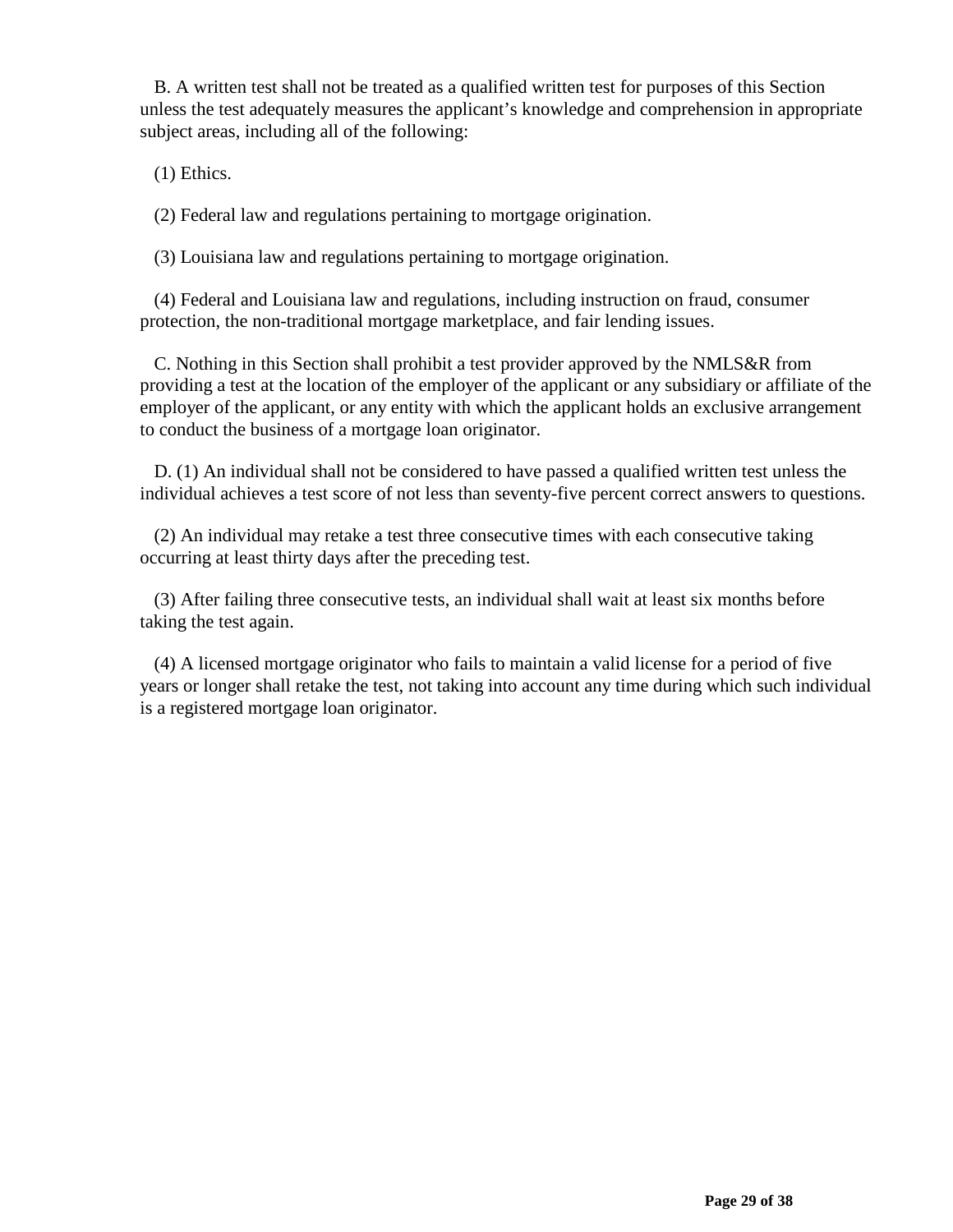### **PART III. RESIDENTIAL MORTGAGE LOANS**

### **§ 1095. Scope**

 A. (1) The provisions of this Part shall govern and control the rates, fees, charges, and disclosures applicable to residential mortgage loans.

(2) Repealed by Acts 2001, No. 617, § 3, eff. June 22, 2001.

 B. All fees and charges authorized under this Part, whether or not such fees and charges constitute or are considered to be loan finance charges, shall be deemed to be material to the determination of the interest rate for purposes of exportation to borrowers residing in other states under the most favored lender doctrine of federal law.

 C. As a general rule of construction, comparable rules, definitions, and principles under the Federal Real Estate Settlement Procedures Act and Regulation X of the office of the secretary of the Department of Housing and Urban Development, the Federal Truth in Lending Act, and Regulation Z of the Board of Governors of the Federal Reserve System may be looked to for guidance in further interpreting terms and concepts that are not otherwise defined or specified in the provisions of this Part. Fees and charges that are not classified as or considered as finance charges under the Federal Truth in Lending Act and Regulation Z are not considered to be loan finance charges for the purposes of this Part.

 D. This Part shall not prohibit the imposition of fees and charges which are otherwise permissible under R.S. 6:548.

### **§ 1096. Residential mortgage loans**

 A. Any consumer who has contracted for a federally related mortgage loan may agree to pay fees and interest in excess of the maximum amounts authorized by the laws of this state and as such shall be prohibited from asserting a claim or defense of usury or of the taking of interest in excess of the maximum rate of conventional interest. Any person signing as a co-maker, guarantor, or endorser for such consumer shall also be prohibited from asserting any such claim or defense.

 B. The parties to a residential mortgage loan, other than a federally related mortgage loan, may agree to the payment of broker and other fees and interest in connection with a closed-end credit transaction, or finance charges calculated as a monthly periodic rate over the course of a year in connection with an open-end credit transaction otherwise subject to the Louisiana Consumer Credit Law, but made contractually subject to the provisions of this Chapter, as those terms are defined in federal Regulation Z, 12 CFR Section 226.1 et seq., up to an annual percentage rate as computed pursuant to 12 CFR Section 226.22 for closed-end credit and 12 CFR Section 226.14 (c) for open-end credit in an amount not to exceed the greater of either twenty-one percent or fifteen percentage points above the Federal Reserve Board of Governors approved "Discount Rate" published semi-annually in the Wall Street Journal on the first business day in January and July in the year the loan was originated, consummated, or renewed.

 C. Unless otherwise provided by federal law, variable rate, or adjustable rate mortgage loans shall be governed by the provisions of R.S. 9:3504(D).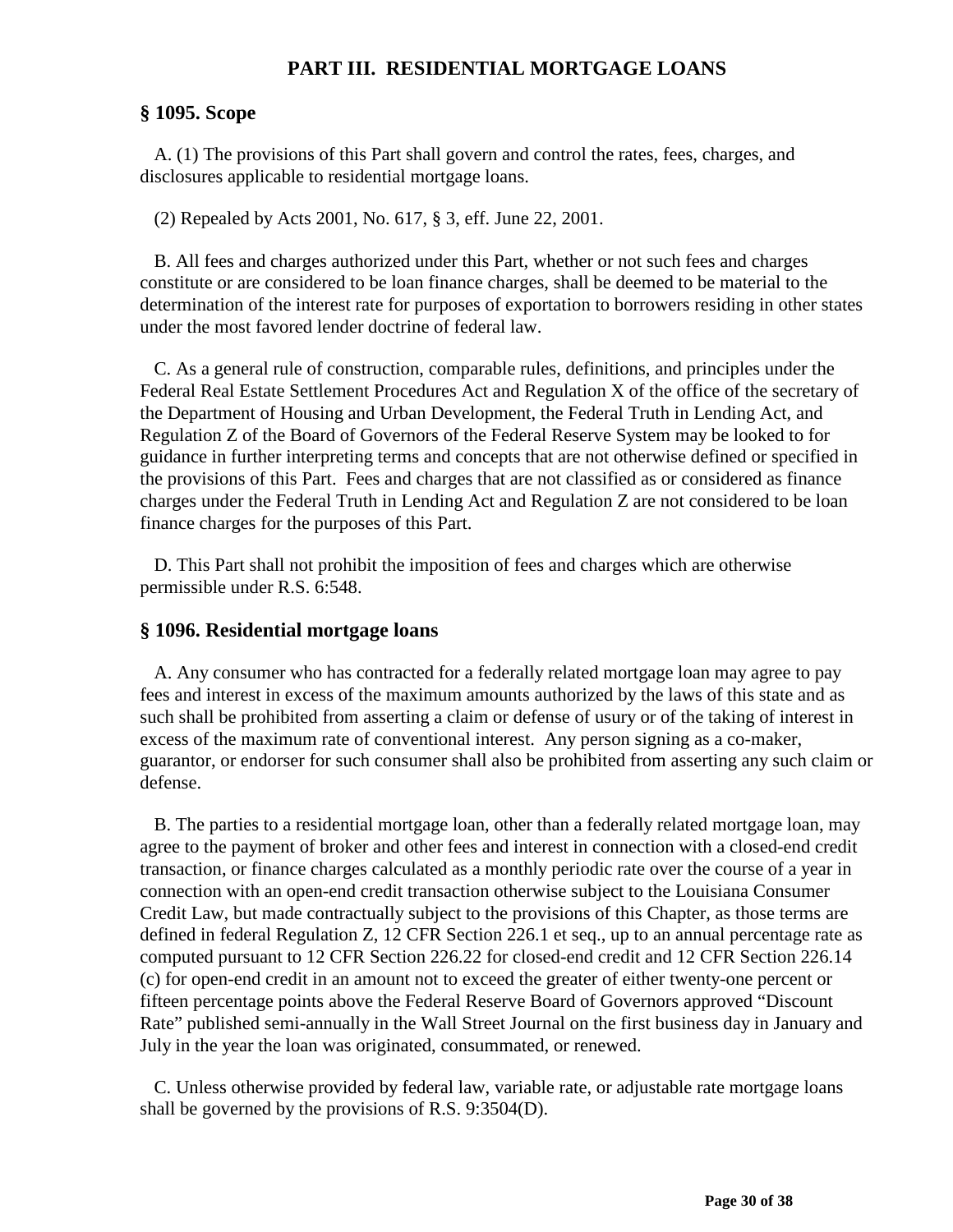D. The general prohibition against interest upon accrued interest shall not apply to residential mortgage loans governed by this Part.

 E. (1) In the absence of federal law or rules and regulations of federal agencies, a consumer may prepay in full the unpaid balance of his residential mortgage loan at any time.

 (2) A mortgage lender may contract for and receive a prepayment penalty in an amount not to exceed:

 (a) Five percent of the unpaid principal balance if the loan is prepaid in full during the first year of its term.

 (b) Four percent of the unpaid principal balance if the loan is prepaid in full during the second year of its term.

 (c) Three percent of the unpaid principal balance if the loan is prepaid in full during the third year of its term.

 (d) Two percent of the unpaid principal balance if the loan is prepaid in full during the fourth year of its term.

 (e) One percent of the unpaid principal balance if the loan is prepaid in full during the fifth year of its term.

 (3) Notwithstanding any other provision of law to the contrary, no prepayment penalty or similar fee or charge shall be due, assessed, charged, collected, paid, held in escrow, or contracted to be paid if all or part of a prepayment of all or part of an outstanding loan balance is made from proceeds paid in full or partial satisfaction of a claim or claims made under a policy or policies of insurance insuring against casualty, flood, or other loss or damage to property securing the loan being prepaid in connection with a gubernatorially declared disaster.

 F. Agreements to compensate mortgage brokers through yield spread premiums for goods, facilities, and services actually provided in connection with a residential loan transaction shall be valid and enforceable.

 G. (1) No mortgage broker shall assess, contract for, or receive any type of fee, interest, or other charge in advance, except for expense deposits from a potential borrower for the procurement of a loan. An advance expense deposit shall not exceed the good faith estimate of the actual cost of any appraisal, title search, credit reports performed by an independent person and required by the originating lender for the evaluation of the potential borrower's loan application, or the actual cost of any charge of no more than twenty-five dollars assessed to a mortgage broker by Fannie Mae for "Desktop Underwriter" or Freddie Mac for "Loan Prospector". Any portion of an advance expense deposit which exceeds the actual cost of any appraisal, title search, credit reports, or charge assessed to a mortgage broker by Fannie Mae for "Desktop Underwriter" or Freddie Mac for "Loan Prospector" shall be refunded to the borrower or credited to the borrower's account at the time of the closing of the loan.

 (2) No mortgage lender shall assess, contract for, or receive any advance expense deposit for third party settlement services in advance that exceeds the good faith estimate of the actual cost of the settlement service. Any portion of an advance expense deposit which exceeds the actual cost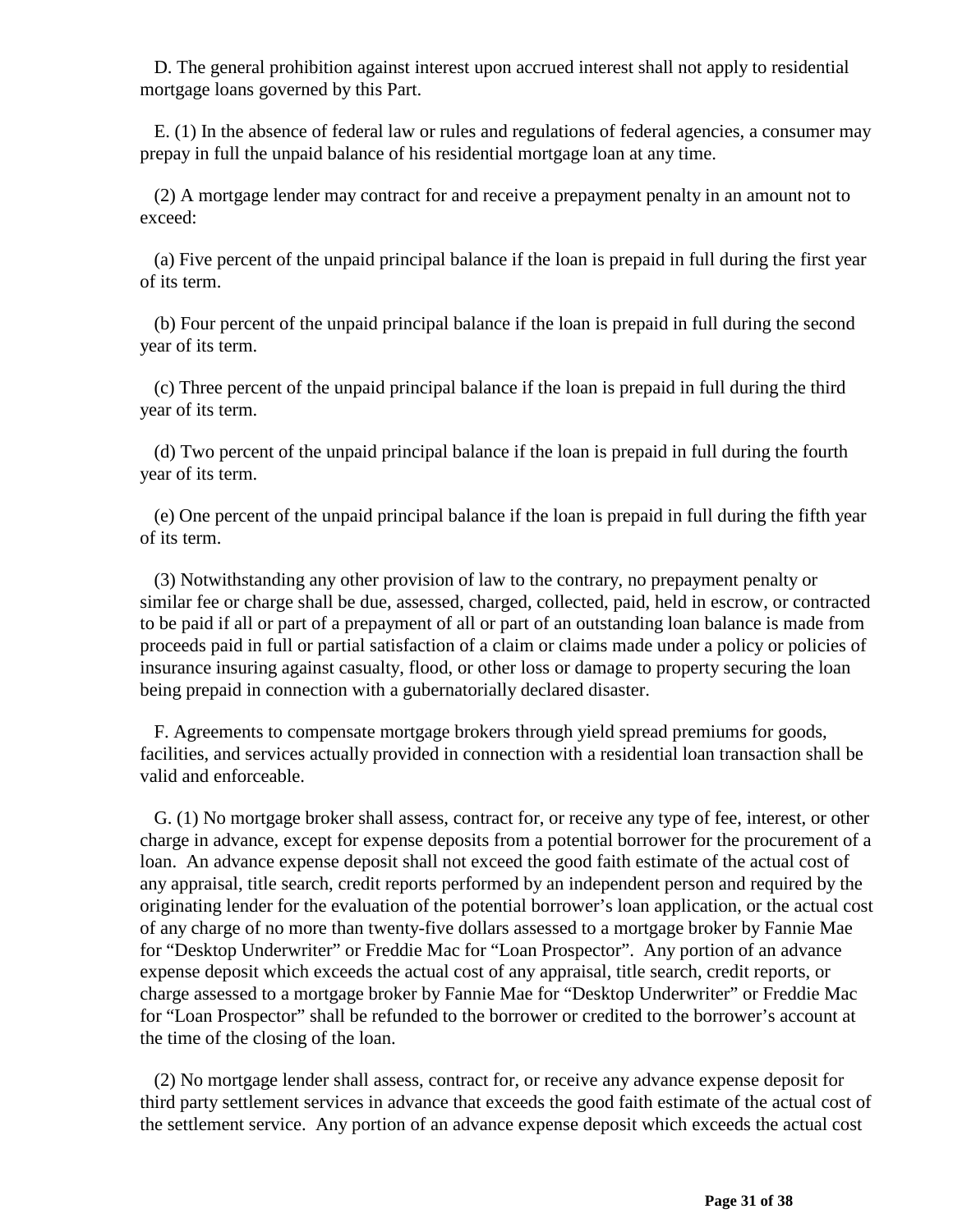of a third party settlement service shall be refunded to the borrower or credited to the borrower's account at the time of the closing of the loan.

 (3)(a) No mortgage lender shall finance or include in the original principal balance of a residential mortgage loan of more than fifty thousand dollars the premium amount for any single premium credit life, dismemberment, health and accident, mortgage life and disability, involuntary unemployment, or debt cancellation insurance sold in connection with a residential mortgage loan transaction unless that portion of original principal balance attributable to such insurance premium is scheduled to be fully amortized no later than the coverage expiration date of such insurance product. Nothing in this Paragraph shall prohibit a lender from the financing of private mortgage insurance paid on a single premium basis in connection with a residential mortgage loan transaction.

 (b)(i) Notwithstanding Subparagraph (a) of this Paragraph, it shall not be a violation of this Paragraph for a mortgage lender to finance or include in the original principal balance of a residential mortgage loan the premium amount for any single premium credit life, dismemberment, health and accident, mortgage life and disability, involuntary unemployment, or debt cancellation insurance sold in connection with a residential mortgage loan transaction, provided such premium amount was financed or included in the original principal balance of a residential mortgage loan during the period beginning on August 15, 2006, and ending on August 14, 2007.

 (ii) Notwithstanding Subparagraph (a) of this Paragraph, no residential mortgage loan executed during the period beginning on August 15, 2006, and ending on August 14, 2007, shall be deemed invalid or unenforceable due to the inclusion of a premium amount for any single premium credit life, dismemberment, health and accident, mortgage life and disability, involuntary unemployment, collateral protection, or debt cancellation insurance financed in connection with and made a part of the principal balance of such residential mortgage loan.

 H. (1) A residential mortgage lender shall provide the consumer, within five days of the date a written request is received from the consumer, with the amount necessary to prepay the account in full, and if the amount disclosed includes an amount which is required to be refunded, the amount of such refund.

 (2) A consumer shall be entitled to receive one such disclosure of information statement each year without charge. Thereafter, the extender of credit may impose a reasonable fee to cover the cost of providing an additional disclosure statement; however, the charge imposed must be disclosed to the consumer before furnishing such disclosure statement.

 I. (1) The person acting as originator in a residential loan transaction shall sign the original mortgage loan application and if applicable, shall include in the original mortgage loan application the unique identifier assigned to that person.

(2) An originator may only originate residential mortgage loans for one employer.

 J. (1) It is the purpose of this Subsection to provide for parity among persons engaging in residential mortgage loan transactions in this state by permitting persons licensed pursuant to this Chapter to charge a reasonable application fee in connection with a residential loan transaction if, prior to collecting the fee, the licensee provides the consumer a written disclosure stating the amount of the fee and informing the consumer that the application fee shall be refundable at any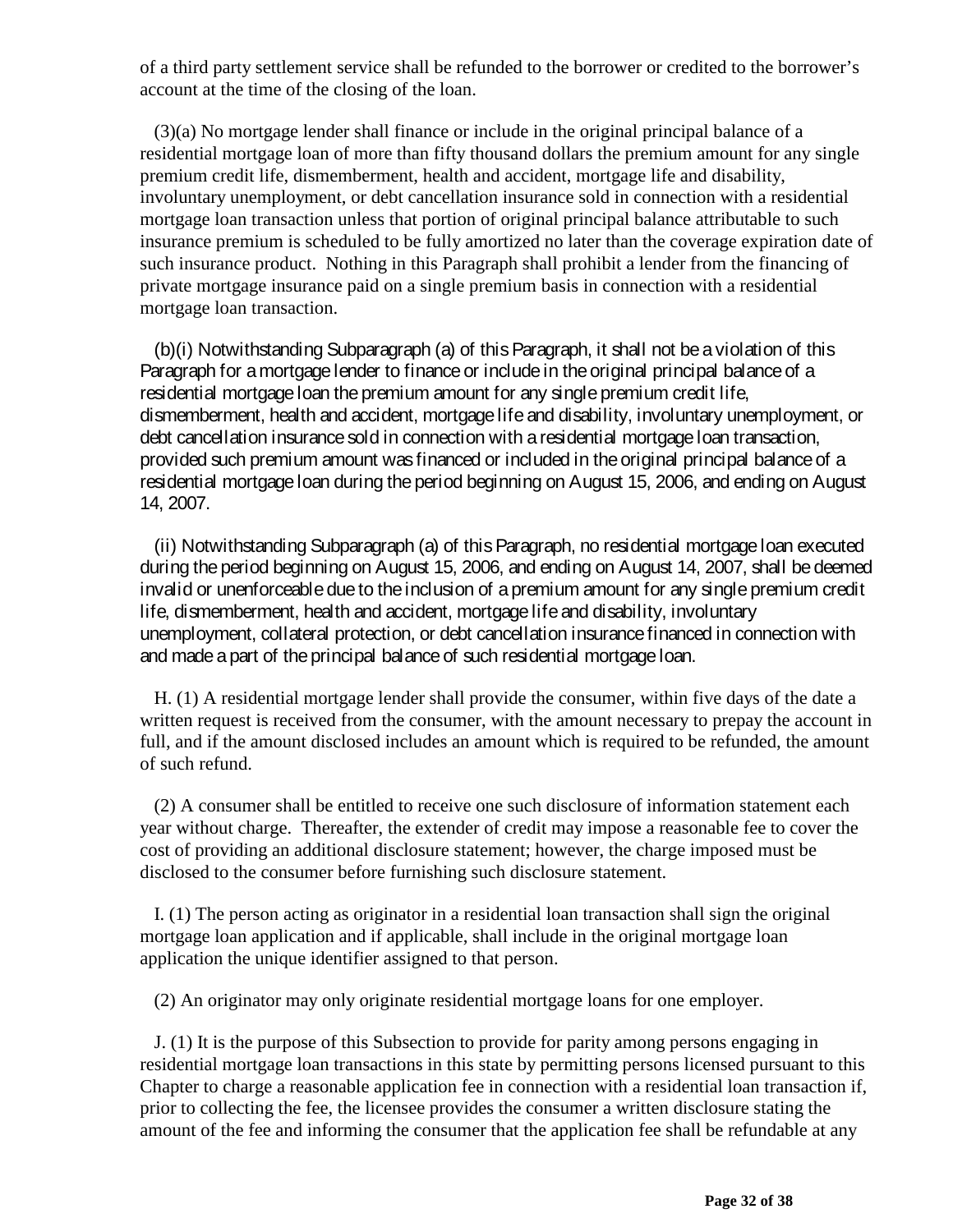time prior to the licensee ordering any service required by the lender to evaluate the potential borrower's loan application. In the event that the lender is unable to approve the loan, after all requested documentation has been provided by the borrower to the lender, the application fee shall be refunded to the borrower.

 (2) Notwithstanding the provisions of this Section or any other law to the contrary, persons licensed to engage in residential mortgage loan transactions pursuant to this Chapter may charge a reasonable application fee, not to exceed five hundred dollars, in connection with a residential mortgage loan. The application fee may be charged only once in connection with a single loan to one borrower. The application fee shall not be considered as an advance expense deposit as provided for herein, or as interest or loan finance charge, nor shall it be included in the calculation of interest.

# **§ 1097. Residential mortgage loan fees and charges; applicability of the Louisiana Consumer Credit Law**

 A. Notwithstanding any other law to the contrary, including but not limited to R.S. 9:3500, in addition to those fees, charges, costs, and expenses not considered interest or defined as finance charges under federal Regulation Z, the parties to a federally related mortgage loan may agree to the payment of any fees, charges, costs, and expenses, and the amounts thereof, including but not limited to the types of fees, charges, costs, and expenses listed in Subsection B of this Section, if the fees, charges, costs, and expenses, and the amounts thereof, or the methods for fixing such, are provided in a writing signed by the consumer.

 B. The parties to a consumer loan, secured by a mortgage on residential immovable property, which is made contractually subject to the provisions of this Chapter, may agree to pay the following fees, charges, costs, and expenses:

 (1) Charges for the prepayment of the loan or any installment or part of the loan prior to the time fixed for payment.

 (2) Charges, in the amount of five percent of the unpaid amount, assessed for nonpayment of the loan or any installment or part of the loan after the loan or installment of principal or interest has become delinquent and is not timely paid.

 (3) Costs of collection and reasonable attorney fees not in excess of twenty-five percent of the unpaid debt after default, when the debt has been referred to an attorney for collection.

 (4) Fees, taxes, charges, and other expenses incurred in making the loan which are collected from or paid by or on behalf of the borrower, if such fees, taxes, charges, or other expenses are actually paid to or payable to persons other than the lender or the person making the loan or any employee of such lender or person.

 (5) Charges or premiums for credit life insurance actually written on the life of the borrower or endorser in an amount not to exceed the total sum payable under the residential mortgage loan, including all interest, fees, costs, and charges.

 (6) N.S.F. check charges in an amount not to exceed the greater of five percent of the amount of the check or electronic payment, or twenty-five dollars, assessed if the payment is returned or otherwise dishonored. For the purposes of this Section and any contract entered into pursuant to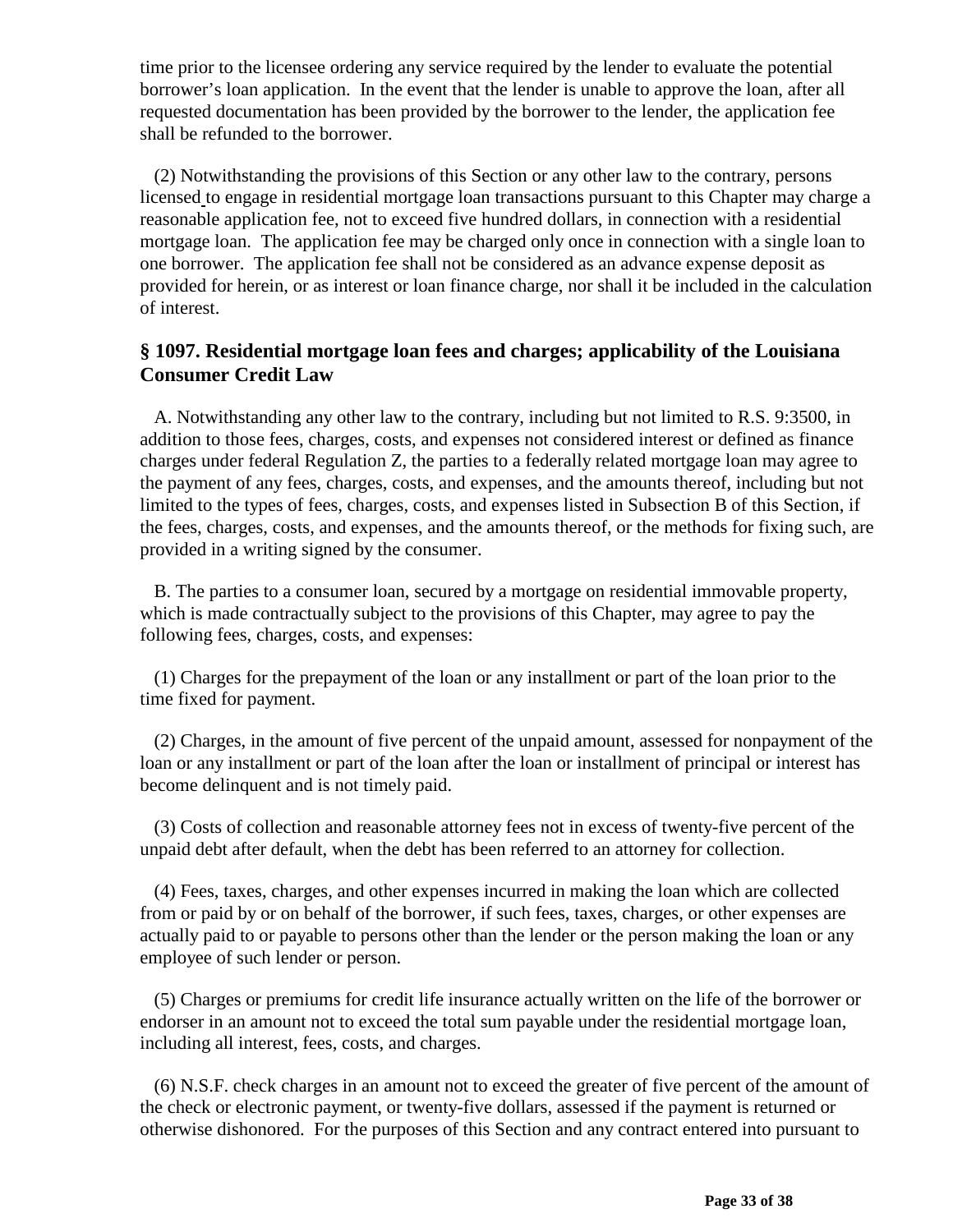this Section, the phrases "due to insufficient credit or funds" or "N.S.F. check charges" means a check or electronic payment returned unpaid for any reason.

 (7) Other fees, charges, costs, and expenses not defined as finance charges under federal Regulation Z, if the fees, charges, costs, and expenses, or the methods for fixing such, are provided in a writing signed by the consumer.

 C. Consumer loans otherwise subject to the provisions of this Chapter may be made contractually subject to the Louisiana Consumer Credit Law, R.S. 9:3510 et seq., by specifically stating that the loan is subject to the Louisiana Consumer Credit Law, R.S. 9:3510 et seq.

#### **§ 1098. Residential mortgage loan brokerage contracts**

 A. Each residential mortgage loan brokerage contract shall be in writing and signed by all contracting parties. The mortgage broker shall retain a signed copy of the residential mortgage loan brokerage contract in the customer's file.

 B. The mortgage broker must provide the prospective borrower with a written "Mortgage Loan Origination Agreement" no later than three days after the initial loan application date. The written agreement shall describe the nature of the mortgage broker's relationship with the borrower and the manner in which the mortgage broker is compensated for his services. Such disclosures may be incorporated into the brokerage contract or provided in a separate document.

 C. The written disclosures provided to the borrower shall also contain the following information as applicable:

 (1) The name, address, telephone number, and if applicable, the unique identifier of the originator.

 (2) The name, address, telephone number, and if applicable, the unique identifier of the residential mortgage lender by whom the originator is employed.

 D. Failure of the mortgage broker to provide the disclosures required by this Section shall not invalidate any residential mortgage loan entered into by a consumer through the efforts of the mortgage broker, but shall subject the mortgage broker to a refund of any brokerage fees obtained in connection with such residential mortgage loan.

### **§ 1099. Criminal penalties**

 A. The commissioner may report the violations of the following provisions to the attorney general or to the district attorney of the appropriate parish, who may institute the proper proceedings.

 B. It shall be a misdemeanor for a mortgage broker or lender to knowingly collect advance fees in excess of those provided for in R.S. 6:1096(G), and upon conviction he shall be subject to a fine not less than five hundred dollars and not more than one thousand dollars, or to imprisonment not exceeding one year, or both.

 C. Any person who knowingly provides false or misleading information to the commissioner on an application and such information is material to approval of the application shall be guilty of a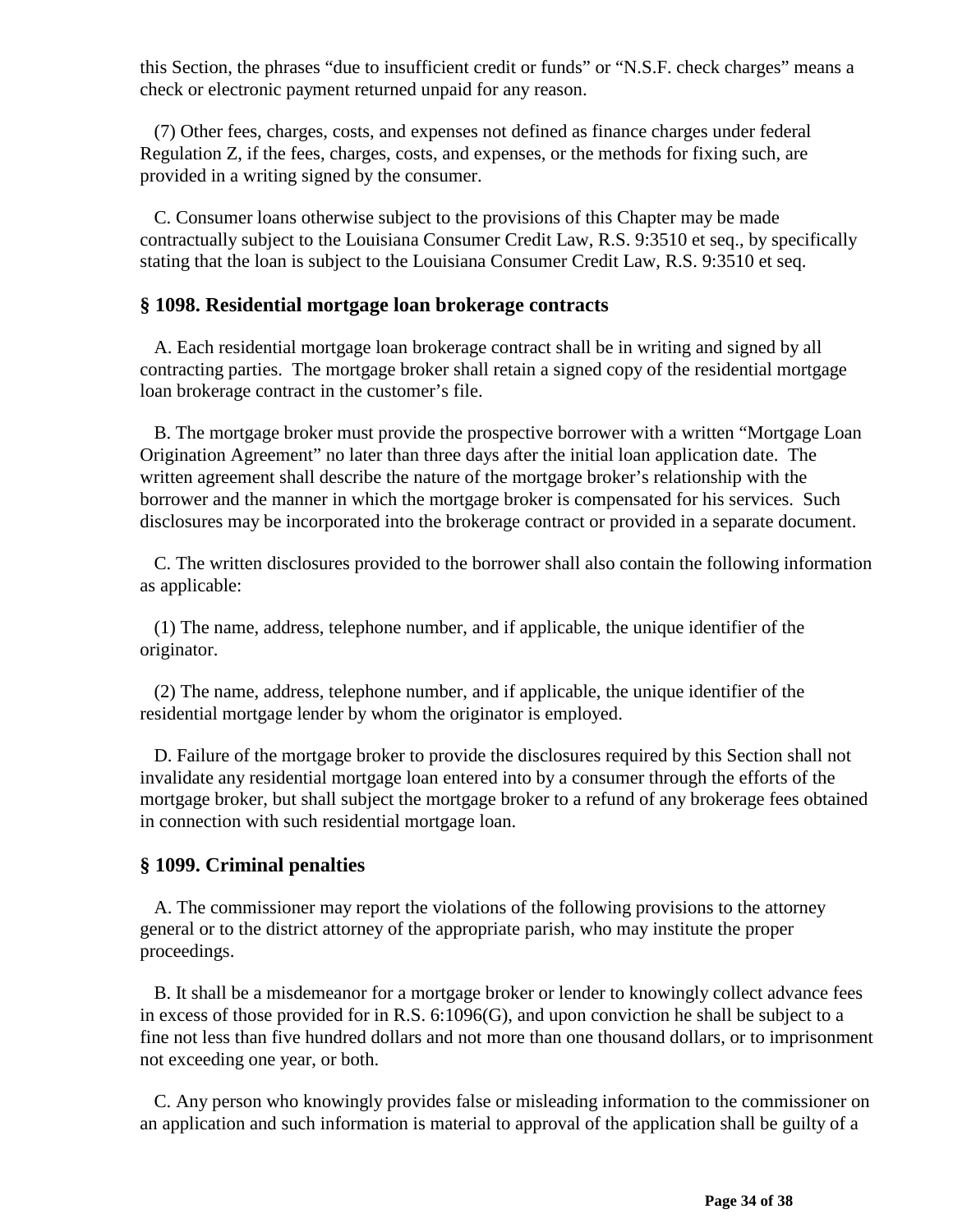misdemeanor and upon conviction shall be subject to a fine not less than five hundred dollars and not more than one thousand dollars, or to imprisonment not exceeding one year, or both.

 D. Any licensee or exempt registrant who fails to account for or deliver to any person any money, funds, deposits, checks, drafts, mortgages, or other documents, or things of value to the borrower in violation of the provisions of this Chapter shall be guilty of a misdemeanor and upon conviction shall be subject to a fine not less than five hundred dollars and not more than one thousand dollars, or to imprisonment not exceeding one year, or both.

 E. Any licensee who fails to disburse, without just cause, any funds belonging to the borrower shall be guilty of a misdemeanor and upon conviction shall be subject to a fine not less than five hundred dollars and not more than one thousand dollars, or to imprisonment not exceeding one year, or both.

 F. A lender, broker, originator, or servicer who knowingly operates without a license or while not exempt from the provisions of this Chapter shall be guilty of a misdemeanor and upon conviction shall be subject to a fine not less than five hundred dollars and not more than one thousand dollars, or to imprisonment not exceeding one year, or both.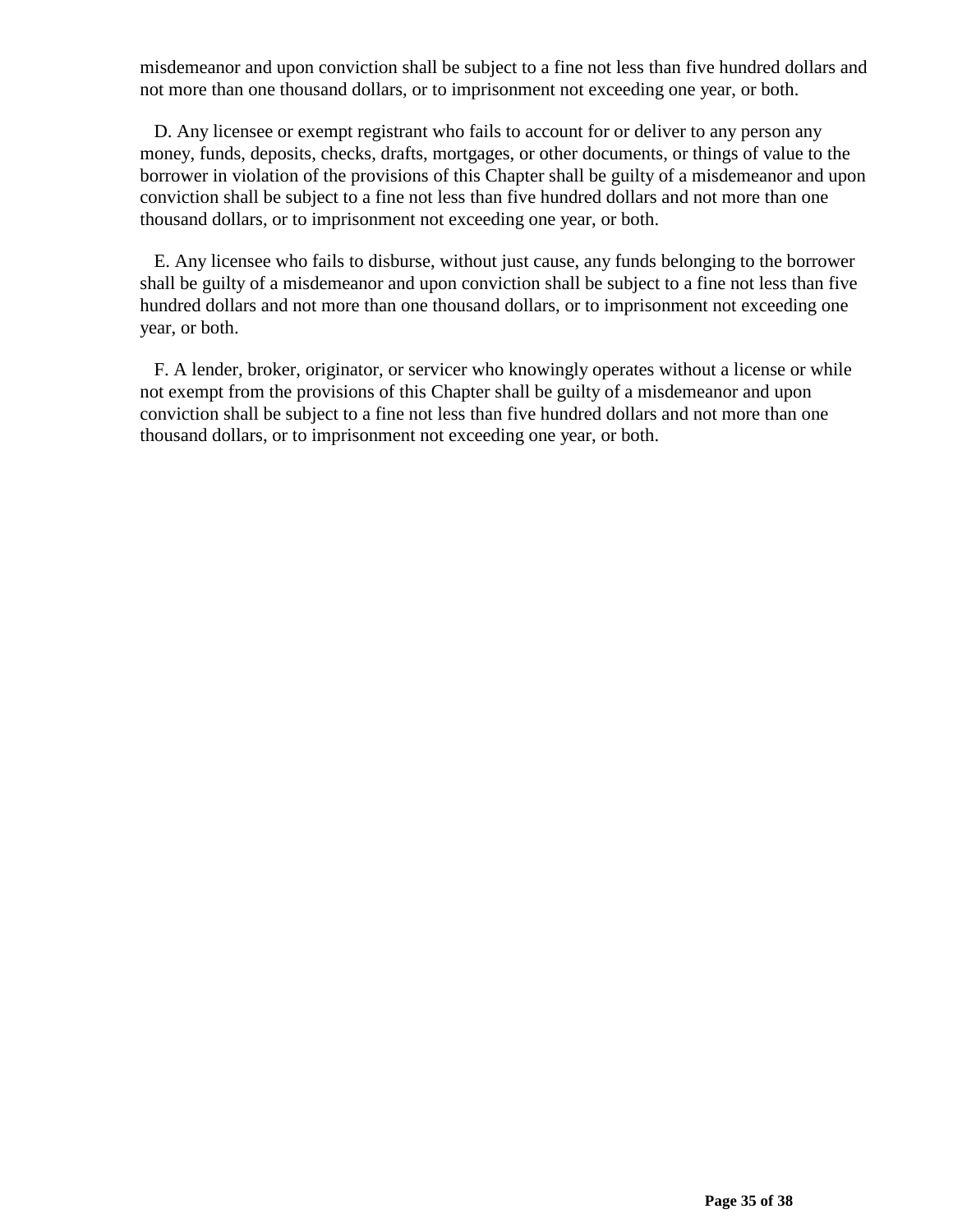# **PART IV. REVERSE MORTGAGE LOANS**

#### **§ 1101. Reverse mortgages; requirements**

A. A reverse mortgage loan shall comply with all of the following requirements:

 (1) Prepayment, in whole or in part, shall be permitted without penalty at any time during the term of the reverse mortgage loan. For the purpose of this Section, "penalty" shall not include any fees, payments, or other charges that would have otherwise been due upon the reverse mortgage being due and payable.

 (2) A reverse mortgage loan may provide for a fixed or adjustable interest rate or combination thereof, including compound interest, and may also provide for interest that is contingent on the value of the property upon execution of the loan or at maturity, or on changes in value between closing and maturity.

 (3) A reverse mortgage may include costs and fees that are charged by the reverse mortgage lender, or the reverse mortgage lender's designee, originator, or servicer, including costs and fees charged upon execution of the loan, on a periodic basis, or upon maturity.

 (4) If a reverse mortgage loan provides for periodic advances to a borrower, these advances shall not be reduced in amount or number based on any adjustment in the interest rate.

 B. A reverse mortgage loan may become due and payable upon one of the following occurrences:

(1) The property securing the loan is sold or title to the home is otherwise transferred.

(2) Any fixed maturity date agreed to by the lender and the borrower occurs.

(3) An event of default specified in the loan documentation occurs.

(C) Repayment of the reverse mortgage loan shall be subject to the following conditions:

 (1) Temporary absences from the home not exceeding sixty consecutive days shall not cause the mortgage to become due and payable.

 (2) Extended absences from the home exceeding sixty consecutive days, but less than one year, shall not cause the mortgage to become due and payable if the borrower has taken prior action which secures and protects the home in a manner satisfactory to the lender, as specified in the loan documents.

 (3) A reverse mortgage lender shall prominently disclose in the loan agreement any interest rate or other fees to be charged during the period that commences on the date that the reverse mortgage loan becomes due and payable, and that ends when repayment in full is made.

 D. The first page of any mortgage securing a reverse mortgage loan shall contain the following statement in ten-point boldface type: "This mortgage secures a reverse mortgage loan."

E. (1) A reverse mortgage lender shall not: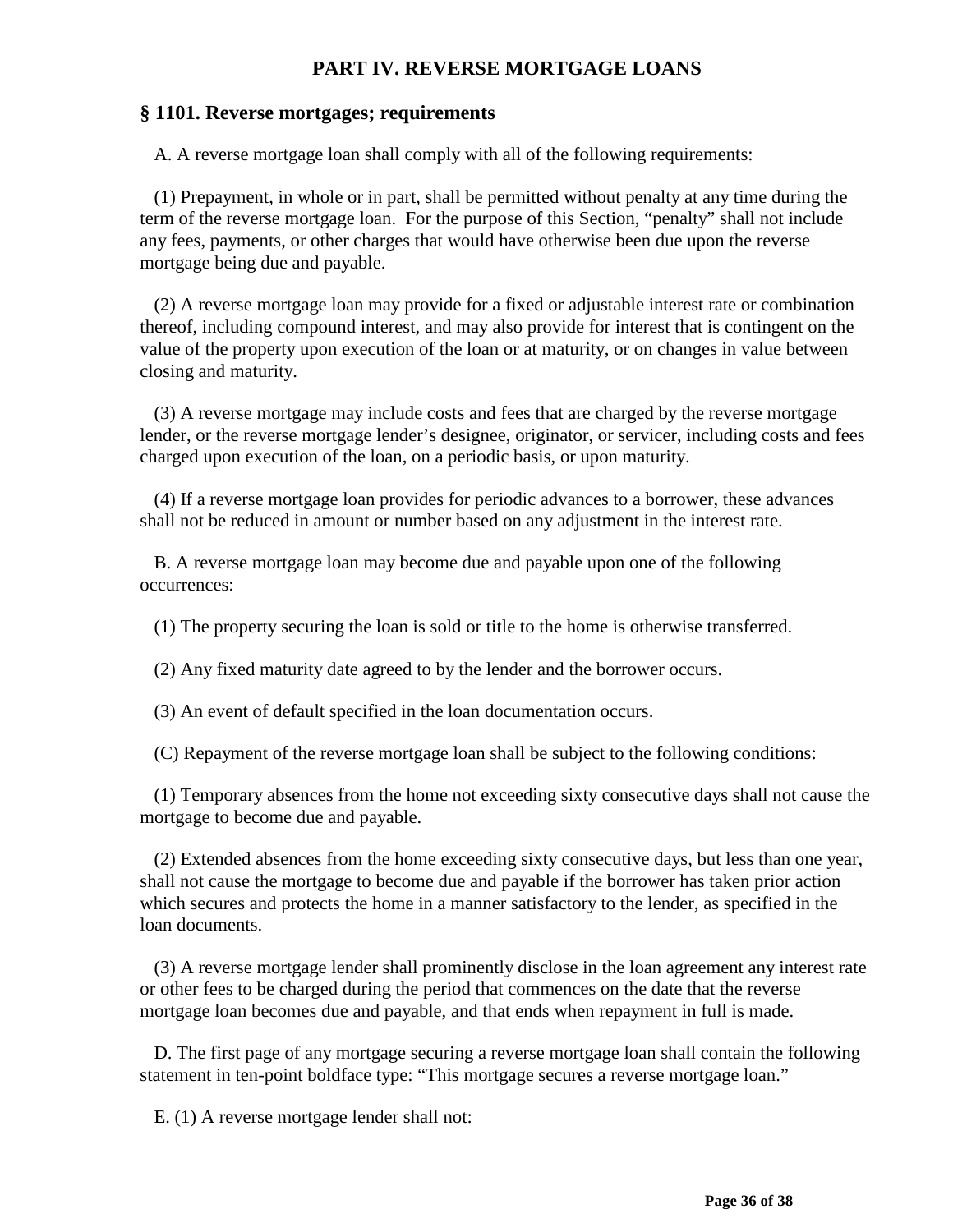(a) Enter into any agreement that would obligate the borrower to purchase an annuity, an investment, or long-term care insurance before the closing of the reverse mortgage or before the expiration of the borrower's right to rescind the reverse mortgage agreement, if a rescission period applies.

 (b) Refer the borrower to anyone for the purchase of an annuity before the closing of the reverse mortgage or before the expiration of the borrower's right to rescind the reverse mortgage agreement, if a rescission period applies.

 (2) This Section shall not prevent a lender from offering or referring borrowers for title insurance, hazard, flood, or other peril insurance, or other similar products that are customary and normal to a reverse mortgage loan.

### **§ 1102. Counseling**

 A. (1) Prior to accepting a final and complete application for a conventional reverse mortgage loan or assessing any fees, a reverse mortgage lender shall provide the prospective borrower with a list of at least five nonprofit counseling agencies that have been approved by the United States Department of Housing and Urban Development for counseling and that offer counseling to residents of the state. The counseling agencies shall meet the standards and requirements established by the United States Department of Housing and Urban Development for reverse mortgage counseling.

 (2) In connection with a conventional reverse mortgage loan, a mortgage lender shall not pay any counseling service fees without first informing the prospective borrower in writing that this may create a conflict of interest. A reverse mortgage lender shall disclose to the prospective borrower in writing any other payment arrangements or business affiliations between the lender and a counseling agency.

 B. A reverse mortgage lender shall not accept a final and complete application for a conventional reverse mortgage loan from a prospective applicant or assess any fees upon a prospective applicant without first receiving a certification from the applicant or the applicant's authorized representative that the applicant has received counseling from an agency described in Subsection A of this Section. The certification shall be signed by the borrower and the agency counselor, and shall include the date of the counseling and the name, address, and telephone number of both the borrower and the counselor. An electronic facsimile copy of the housing counseling certification shall satisfy the requirements of this Section.

### **§ 1103. Commitment and cooling off period**

 In connection with a conventional reverse mortgage loan, at least seven calendar days prior to closing a reverse mortgage loan, a reverse mortgage lender shall provide the borrower with a loan term sheet or commitment letter outlining the proposed terms of the loan and informing the borrower that the borrower is not obligated to proceed with the loan transaction.

### **§ 1104. Reverse mortgage lender; duties to elders**

 A. In addition to any other obligation under law, any reverse mortgage lender who offers, sells, or arranges the sale of a reverse mortgage to an elder, shall provide the elder with a notice that the